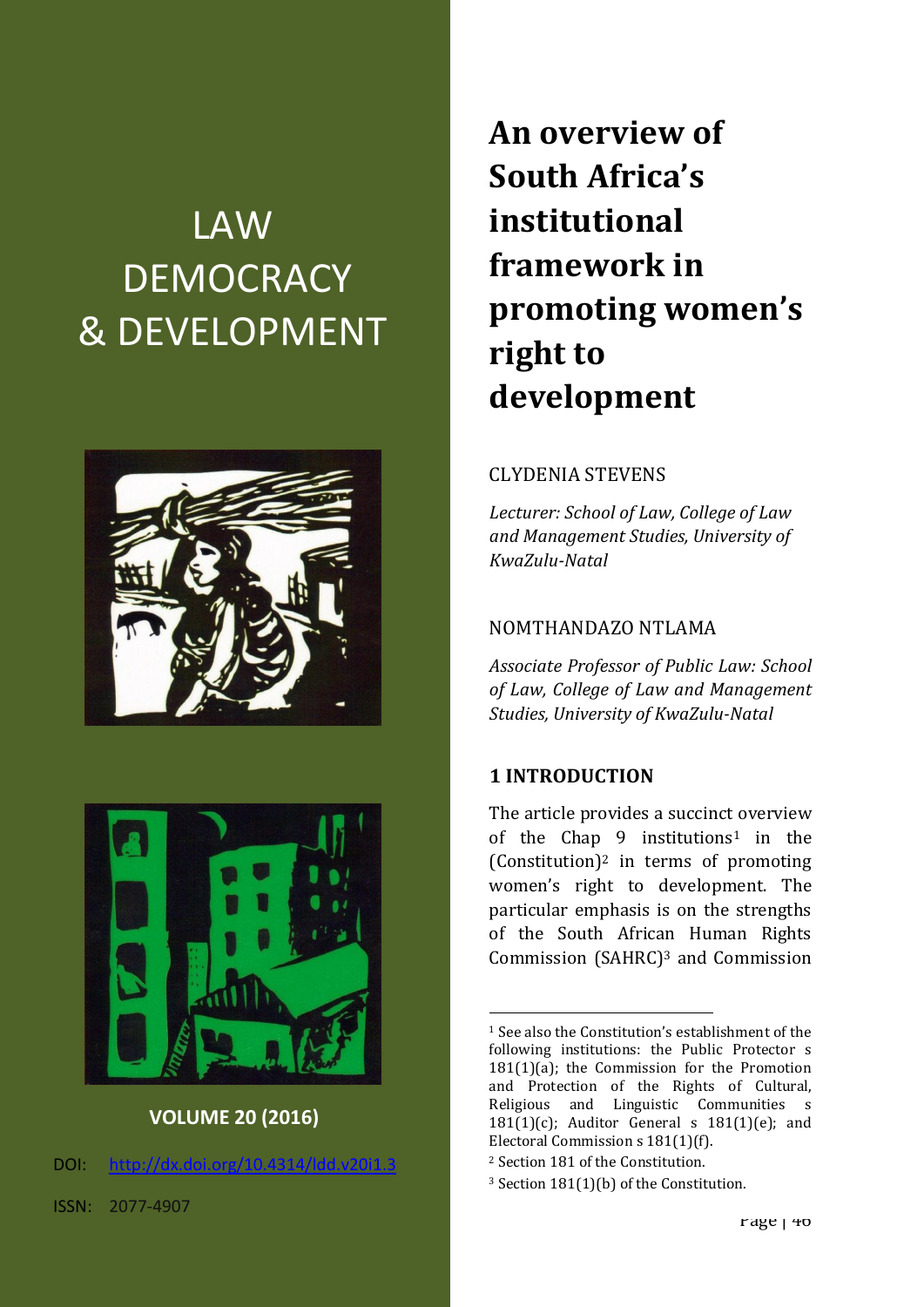for Gender Equality (CGE).<sup>4</sup> The objective is to harness the inter-relationship of the right to development with other fundamental human rights entrenched in the Constitution – which are essential for the advancement of women's rights. The identification of these institutions is motivated by the fact that the SAHRC carries a broader mandate for the protection of human rights. On the other hand, the CGE is specifically established to deal with issues relating to gender equality. The article argues that the two institutions should sharpen their constitutionally protected responsibility, by creating an environment that is conducive to the furtherance of the right to development amongst the various role players – in ensuring the advancement of the other protected rights in the Bill of Rights. These institutions are designed to strengthen the constitutional democracy which is essential for the promotion of women's right to development. It will therefore be important for them to localise the level of awareness of the right to development as a human rights issue that will entail addressing the inequalities in accessing the rights, the empowerment of women, innovative strategies to reinforce gender equality, and the reduction of poverty.<sup>5</sup>

The focus on women is further borne out by the fact that they are the most vulnerable group in our society, as opposed to men, because they carry more burden in the social, political, legal and cultural spheres.<sup>6</sup> There are various challenges that compromise their right to development such as their vulnerability which makes them subject to the high risk of HIV/AIDS infections, the inadequate response of the security cluster to the implementation of legal reforms that are designed to promote gender equality and other related factors that subjugate women to development.<sup>7</sup> These challenges will not be espoused herein because they are already synthesised and in the public domain, except to note that the reports by CGE and Statistics South Africa (StatsSA)<sup>8</sup> highlight the enormous challenges faced by women in South Africa which have a direct and negative impact on their right to development.<sup>9</sup> For example, the

1

<sup>7</sup> Rarieya J "Women leaders in the workplace: the intangible barrier". Available at http://www.hsrc.ac.za/en/review/hsrc-review-july-2013/women-leaders-in-the-workplace-theintangible-barrier (accessed 12 June 2016).

<sup>4</sup> Section 181(1)(d) of the Constitution.

<sup>5</sup> Bryan E & Varat J (eds) "Strategies for promoting gender equity in developing countries: lessons, challenges and opportunities" (2008) Woodrow Wilson International Center for Scholars. Available at https://www.wilsoncenter.org/sites/default/files/Promoting%20Gender%20Equity%20in%20Developi ng%20Countries.pdf (accessed 15 June 2016).

<sup>6</sup> Martin P "The experience of women in male-dominated occupations: a constructivist grounded theory inquiry" (2013) 39 (2) *South African Journal of Industrial Psychology* 1099. See also Bobo T "Challenges facing rural women". Available at https://www.google.co.za/webhp?sourceid=chromeinstant&rlz=1C1KYPA\_enZA648ZA668&ion=1&espv=2&ie=UTF-

<sup>8#</sup>q=Challenges+of+women's+in+south+africa (accessed 13 June 2016). Venter CM "The new South African Constitution: facing the challenges of women's rights and cultural rights in post-apartheid South Africa" (1995) 21 (1) *Journal of Legislation* 1. Ntlama N *Gender equality in post-apartheid South Africa: a distant dream? Saarbrücken*: Lambert Academic Publishing 2011).

<sup>8</sup> Established in terms of Act 6 of 1999.

<sup>9</sup> "The implementation of the Beijing Platform for action in South Africa" (2014). Available at

https://drive.google.com/file/d/0B43RY8hVdugGTHFoSzFnZzVwX28/view (accessed 13 June 2016). See also StatsSA "Millennium Development Goals 3: promote gender equality and promote women

<sup>2015&</sup>quot;.Available at http://www.statssa.gov.za/MDG/MDG\_Goal3\_report\_2015.pdf (accessed 13 June 2016.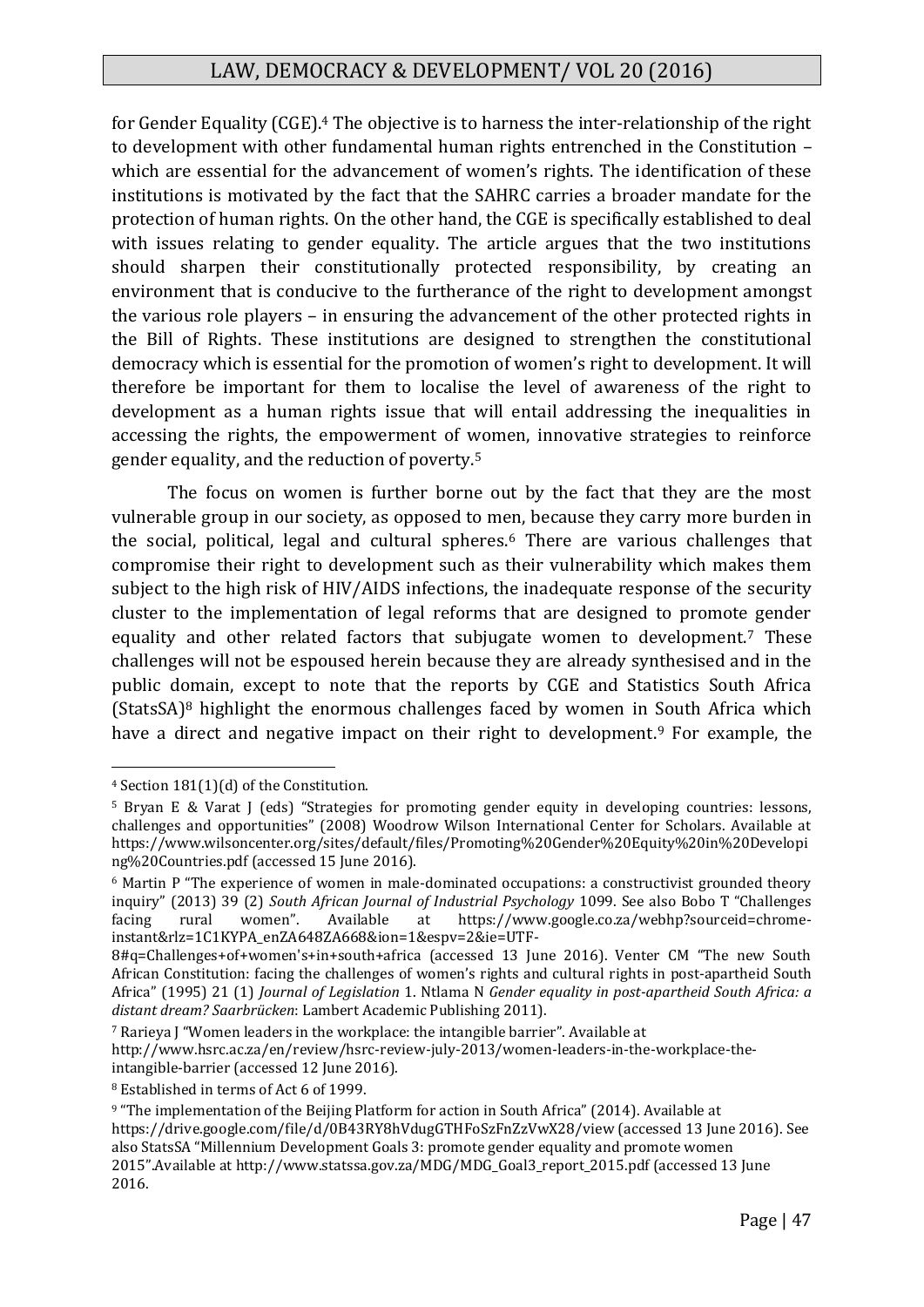research conducted by these institutions, and without dissecting the contents of their reports, has generally shown that there are continued manifestations of inequalities in education, employment, leadership and political participation, notwithstanding the reforms that have been adopted following the attainment of democracy in 1994. Hence the focus is more on the two institutions (SAHRC and CGE) to build South Africa's public confidence regarding the quest to uphold the values which are embedded in the Constitution and which will directly promote the development of women's socioeconomic, political and legal empowerment.

The importance of women's right to development is borne out by the fact that the year 2015 was declared the "Year of Women's Empowerment and Development" by the African Union (AU).<sup>10</sup> Such a declaration by the AU – as the regional structure of the heads of States and governments in Africa – is much needed to ensure that women's right to development becomes a major point of discussion on the continent. In particular, its agenda places emphasis on African women's rights and urges African governments to do the same by adopting and implementing courses of action to address the plight of women in Africa.<sup>11</sup> In the South African context, the year 2015 was very pivotal as the country was required to submit its fifth report to the Convention on the Elimination of All Forms of Discrimination Against Women (CEDAW) Committee<sup>12</sup> on the progress it has made to address women's human rights issues.<sup>13</sup> In this regard, South Africa invited public comments only on 28 August 2015 to be received before 31 December 2015.<sup>14</sup>

Notwithstanding the delay in the submission of the Report (and to date it remains unclear whether it was finally tabled before the Committee), South Africa's reporting duties are in line with the establishment of the Chap 9 institutions in the Constitution, which are important for the realisation of all human rights – including women's right to development. These institutions are designed to transform the country as they are specifically meant to investigate, monitor and evaluate the legal and sociopolitical obstacles that impede the realisation of all human rights.<sup>15</sup> Their role carries great significance for the affirmation of the right to development – which is akin to all

<sup>10</sup> Available at http://summits.au.int/en/25thsummit (accessed 10 June 2015).

<sup>11</sup> The Southern African Development Community Protocol on Gender and Development, which was signed in August 2008 and entered into force in February 2013, has also set up goals towards the attainment of gender equality. By 2015, Members have committed to enact and enforce laws to ensure equal access to justice, education and other rights entrenched in the Protocol. The Protocol gives effect to the African Charter on Human and People's Rights, which was also adopted in 1981 to ensure the promotion of human rights in Africa.

<sup>12</sup> South Africa signed the Convention on 29 January 1993 and ratified it on 15 December 1995. Available at https://treaties.un.org/pages/viewdetails.aspx?src=treaty&mtdsg\_no=iv-8&chapter=4&lang=en (accessed 10 June 2015).

<sup>13</sup> South Africa's Report was due on 1 February 2015. Available at

http://tbinternet.ohchr.org/\_layouts/TreatyBodyExternal/MasterCalendar.aspx (accessed 11 June 2015). <sup>14</sup> Available at http://www.polity.org.za/article/south-africas-5th-report-on-the-implementation-of-the-

convention-on-the-elimination-of-all-forms-of-discrimination-against-women-cedaw-2009-2014-

comments-invited-gazette-39131govt-notice-761---comment-by-31-dec-2015-2015-08-28 (accessed 11 June 20126).

<sup>15</sup> Murray C "The Human Rights Commission et al: what is the role of South Africa's Chapter 9 institutions?" (2006) 9 (2) *Potchefstroom Electronic Law Journal* 122 at 125.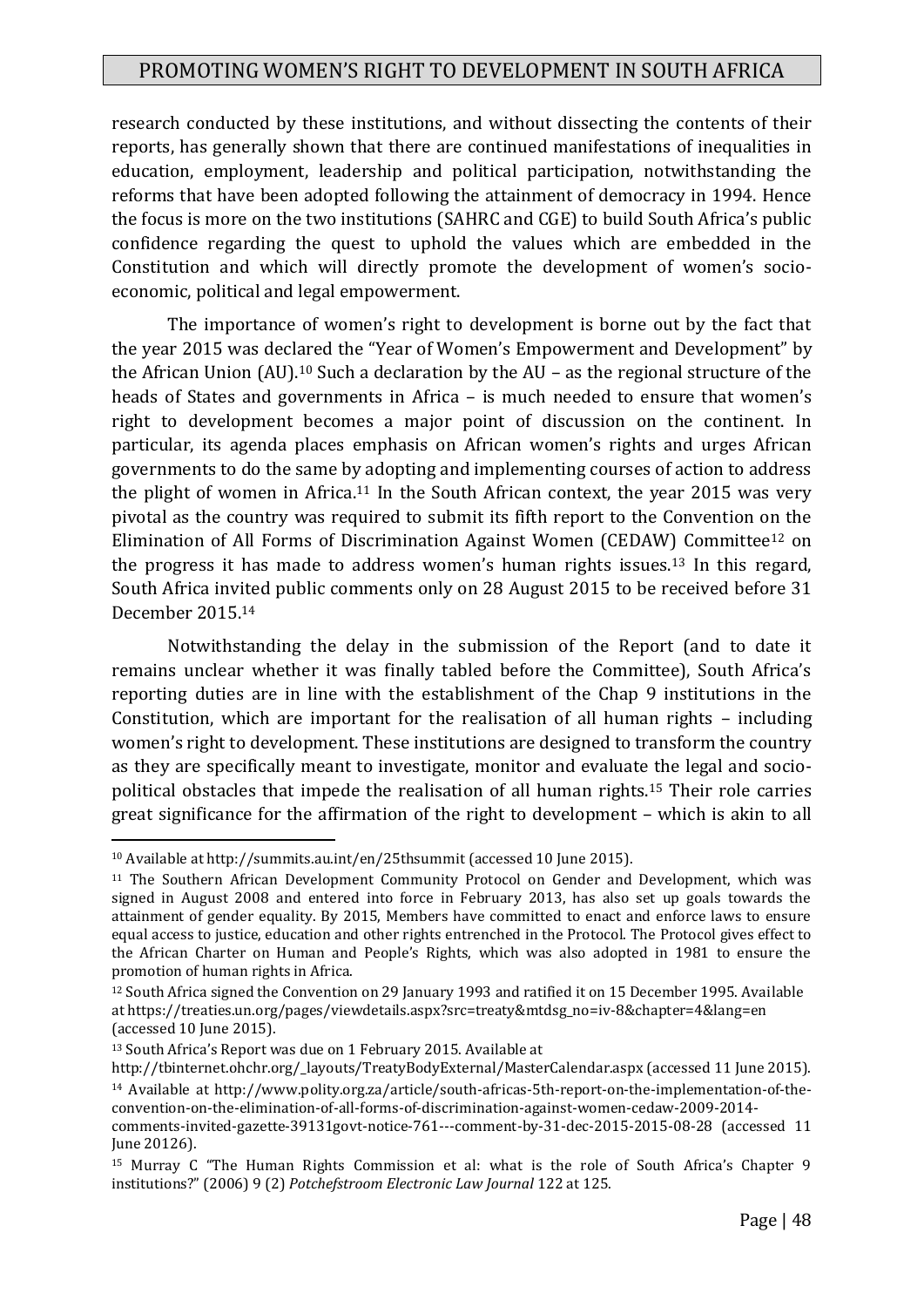other rights in the Constitution. The right to development is linked to many of the rights that are included in the Constitution, such as the rights to equality,<sup>16</sup> dignity,<sup>17</sup> life,<sup>18</sup> and freedom and security of the person.<sup>19</sup> These rights and freedoms are of great significance in that they are foundational for the equal protection, and beneficial for the advancement, of the rights of the general populace and not only limited to women *per se*. It goes without saying that these rights constitute the basis for the protection of the rights in the Bill of Rights which include the indirect protection of women's right to development.<sup>20</sup> Therefore, the linkage of the right to development to these rights is important for the advancement of women considering the socio-political and cultural ills, (which will not be canvassed in this article as noted above) that compromise their entire human rights framework. The interdependence supplements the importance of bridging the gap in promoting women's right to development, considering the impact of the pre-democratic system of governance which was more prejudicial to the position of women in South Africa.<sup>21</sup> In essence, the right to development encapsulates the realisation of all human rights, which is central to the economic empowerment and human development of women.

Although the Constitution is being widely regarded as a "beacon of hope",<sup>22</sup> the right of women to development has not as yet been implemented in a more meaningful way, which would be beneficial to them.<sup>23</sup> Even with the existence of institutional and legislative frameworks designed to transform the country based on its foundational principles of non-sexism and non-racialism,<sup>24</sup> the realisation of women's rights is still far from being translated into substantive reality.<sup>25</sup> There is an abundance of matters

1

<sup>22</sup> Ozoemena R & Hansungule M "Development as a right in Africa: changing attitude for the realisation of women's substantive citizenship" (2014) 18 *Law, Democracy and Development* 224 at 226. The term "beacon of hope" derived from Ozoemena who described the right to development as a beacon of hope. <sup>23</sup> See CGE (2014) and StatsSA (2015).

<sup>16</sup> Section 9 of the Constitution.

<sup>17</sup> Section 10 of the Constitution.

<sup>18</sup> Section 11 of the Constitution.

<sup>19</sup> Section 12 of the Constitution.

<sup>20</sup> See Botha H "Human dignity in comparative perspective" (2009) 2 *Stellenbosch Law Review* 171 at 171.

<sup>21</sup> Mokgoro J in *Minister of Finance & Other v Van Heerden* 2004 (11) BCLR 1125 (CC), at para 71 held "Apartheid was not merely a system that entrenched political power and socio-economic privilege in the hands of a minority nor did it only deprive the majority of the right to self-actualisation and to control their own destinies. It targeted them for oppression and suppression. Not only did apartheid degrade its victims, it also systematically dehumanised them, striking at the core of their human dignity. The disparate impact of the system is today still deeply entrenched".

<sup>24</sup> See s 1(c) of the Constitution. Ngcobo J in *Bato Star Fishing (Pty) Ltd v Minister of Environmental Affairs and Tourism & Others* (CCT 27/03) [2004] ZACC 15; 2004 (4) SA 490 (CC); 2004 (7) BCLR 687 (CC) at para 74 held "Our constitutional order is committed to the transformation of our society from a grossly unequal society to one in which there is equality between men and women and people of all races. In this fundamental way, our Constitution differs from other constitutions which assume that all are equal and in so doing simply entrench existing inequalities. Our Constitution recognises that decades of systematic racial discrimination entrenched by the apartheid legal order cannot be eliminated without positive action being taken to achieve that result. We are required to do more than that. The effects of discrimination may continue indefinitely unless there is a commitment to end it". (footnotes omitted).

<sup>25</sup> Beall J "*[Decentralisation, women's rights and poverty: learning from India and South Africa](http://eprints.lse.ac.uk/52283/)"* in Chant S (ed) *The international handbook of gender and poverty: concepts, research, policy (*Cheltenham: Edward Elgar Publishing Ltd 2010) 633. Similar views have also been expressed by the CGE in its Report to the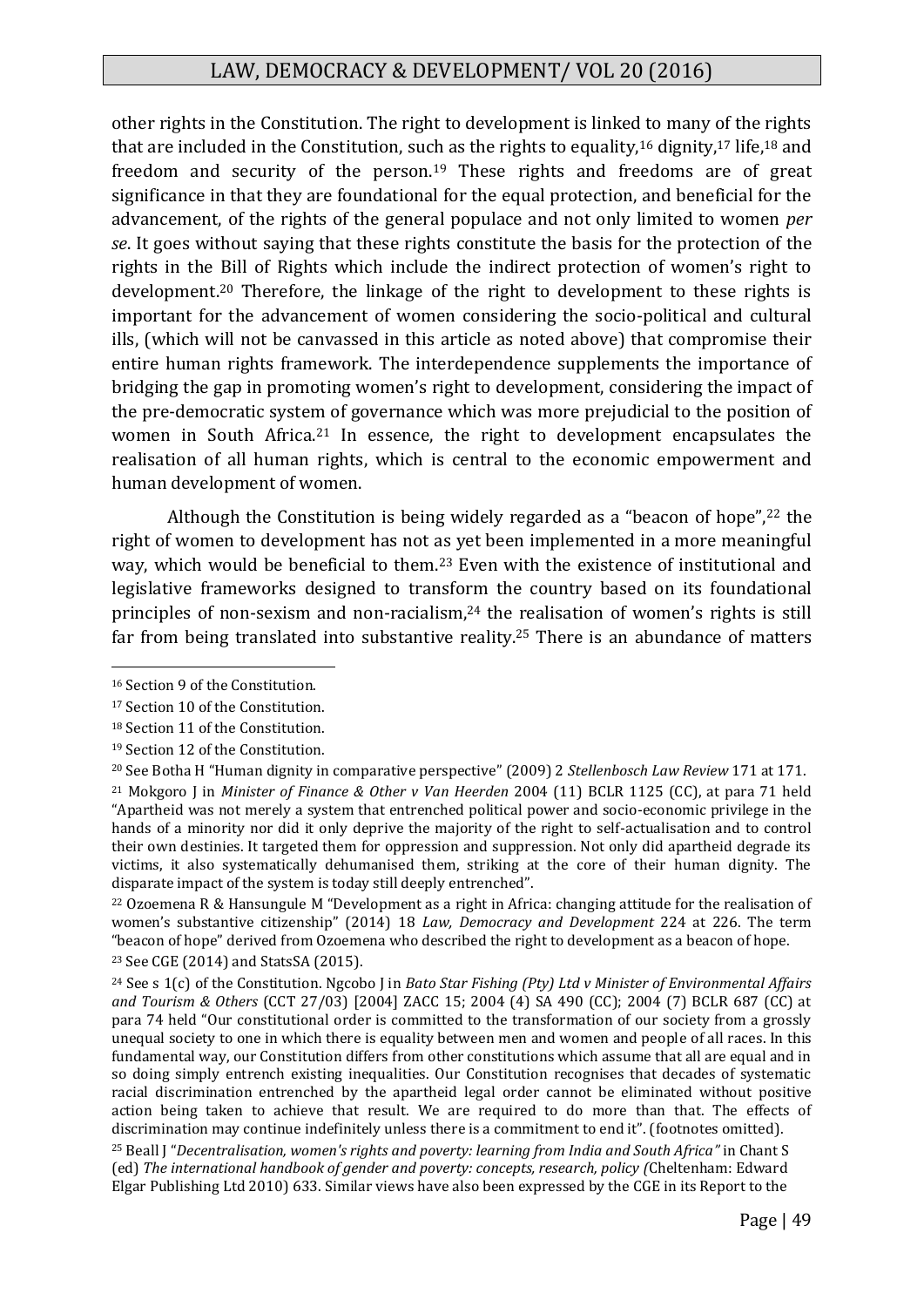dealt with by the Chap 9 institutions (including those involving women), but there are concerns about the extent to which these institutions can monitor, evaluate and ultimately educate on, the importance of the right to development. The concerns drive the need for further discussion on strengthening the particular roles of these institutions. Furthermore, the realisation of South African women's civil, political, and socio-economic rights will ultimately ensure the realisation of their right to development. This means that lack of the meaningful implementation of women's right to development begs the question about the strength of the Chap 9 institutions in giving effect to South Africa's Constitution. The question is specifically aimed at determining the substantive translation of the constitutional strength of these institutions' mandate – in ensuring the complete realisation of women's right to development. In engaging in such a process, a need exists to trace the essence of the right to development from the international community as South Africa is a member of the family of nations as envisaged in the preamble of the Constitution.

## **2 THE INTERNATIONAL FRAMEWORK OF THE RIGHT TO DEVELOPMENT**

#### **2.1 The conception and scope of the right to development**

The emergence of developing countries from the restraint and bondage of colonialism made them search for measures designed to cultivate the right to development in order to gain economic independence and thus the restructuring of their previous economic *status quo*. <sup>26</sup> This was driven by the eagerness to bridge the gap on economic development in relation to the unevenly balanced distribution of resources between developed and developing countries.<sup>27</sup> As a result of the ongoing debates between these countries, several conventions were drafted and conferences held to solicit and conceptualise the idea of the right to development. The overall context of these debates has been more focused and directed on economic emancipation than on a human centred, human rights and social justice approach. The quest for "development" as a "right" acknowledges the legal obligations of States to ensure the delivery of all fundamental rights which are classified into – notwithstanding their interdependence and interrelationship – first, second and third generation rights.

The traditional classification of rights should not be regarded as the unequivocal acceptance that first generation rights are more important than second or third generation rights.<sup>28</sup> The general argument is that all human rights are interlinked, interconnected and interrelated. However, despite this argument, many countries treat

<sup>1</sup> Committee on South Africa's Implementation of CEDAW 1998-2008 (July 2010). Available at http://tbinternet.ohchr.org/Treaties/CEDAW/Shared%20Documents/ZAF/INT\_CEDAW\_NGO\_ZAF\_48\_1 0367\_E.pdf (accessed 11 June 2015).

<sup>26</sup> Ozoemena & Hansungule (2014) at 230.

<sup>27</sup> Ozoemena & Hansungule (2014) at 226.

<sup>&</sup>lt;sup>28</sup> UN Declaration on the Right to Development UN GAOR 41<sup>st</sup> Session Doc A/RES41/128 (1986). Moreover, Article 6(2) of Declaration provides that "all human rights and fundamental freedoms are indivisible and interdependent; equal attention and urgent consideration should be given to the implementation, promotion and protection of civil, political, economic, social and cultural rights".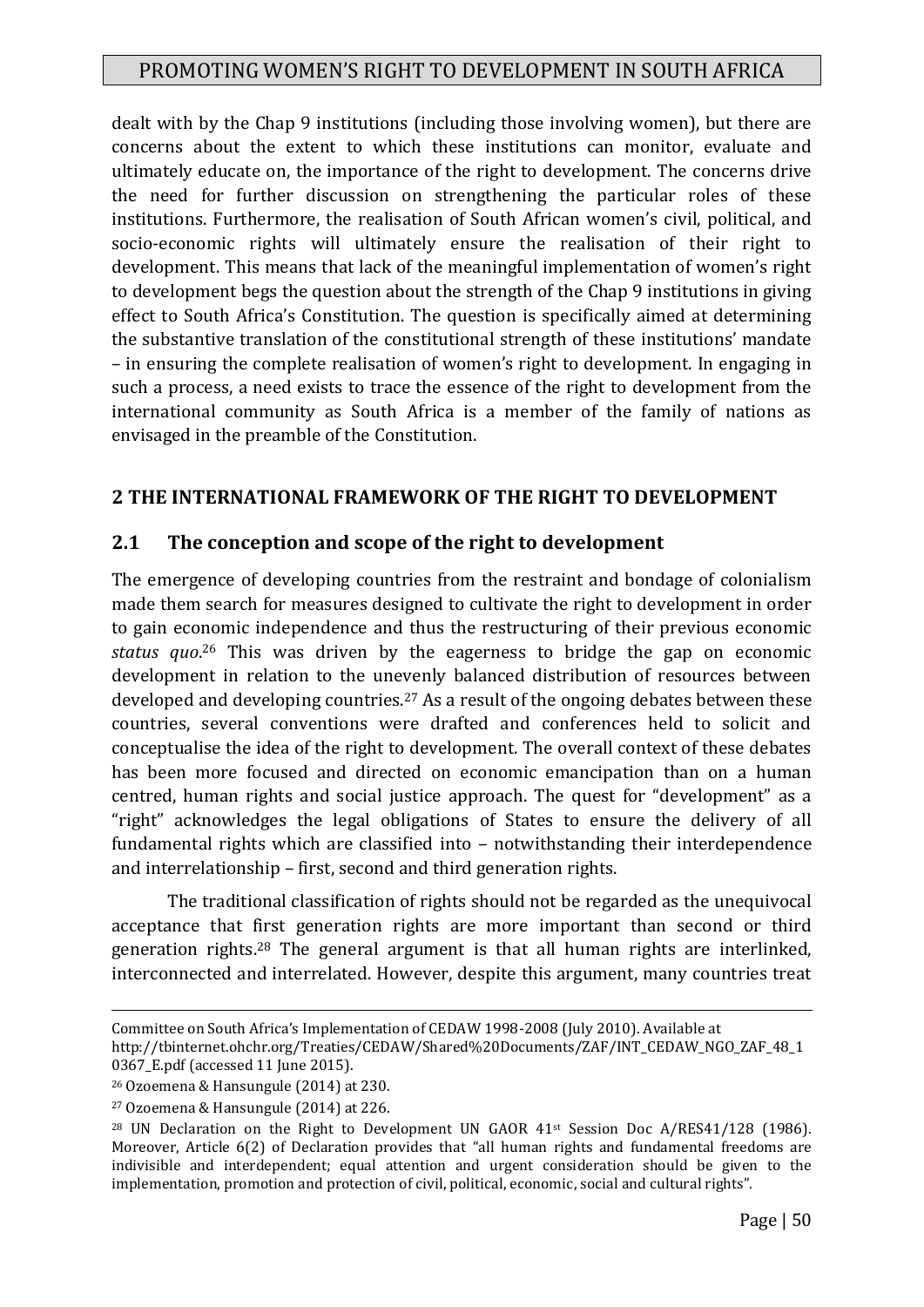these rights on an individual basis rather than seeking to ensure the collective realisation of all the rights. On the other hand, it has been argued that such rights are treated differently because each category imposes a different form of obligation on States. Thus, first generation rights or blue rights can be directly and immediately enforceable as they are generally not dependent on state resources.<sup>29</sup> Second generation rights, which are sometimes considered to be the "step-child" of human rights, obligate States to *take reasonable measures to implement these rights progressively within the limits of the available resources*<sup>30</sup> and to create an environment that is conducive to the realisation of these particular rights – which depends on financial considerations.

These second generation rights are further classified as "qualified" or "unqualified rights", which may only be "progressively realised". It is true that some rights are enjoyed individually while others, such as the rights to self-determination and freedom to form and join a trade union, are to a great extent enjoyed collectively. Due to this classification, one can to some extent comprehend the rationale for the treatment of the right to development, since it is difficult to argue for the place of the right to development when the current discourse on human rights (classification of human rights especially) is actually the reason for the dissimilar manner in which rights are regarded. However, the right to development should be able to bridge this argument, since it can be exercised individually and collectively. The argument that human rights are interrelated, interdependent and indivisible should be used to further this view, because the overall notion is that all rights are equal, and that no right is superior to any other right; they are therefore related to and dependent on one another.

The interrelationship of these rights is the cornerstone of the right to development, which is classified as a third generation right. This right is further characterised as an "umbrella right" – in which all other internationally recognised human rights are taken into account.<sup>31</sup> Hence the United Nations Working Group and the High-Level Task Force were mandated to define the "right to development" and identified three core elements of this right as comprising "comprehensive and humancentered development policy, participatory human rights process and social justice in development".<sup>32</sup> The latter factors inspired the first formal recognition of the right to development as a human right when the UN Commission on Human Rights adopted a resolution,<sup>33</sup> which was further supplemented by a Secretary General Report, that recognised that "development is the condition of all social life, the international duty of

<sup>29</sup> Macklem P "Human rights in international law: three generations or one?" (2014). Available at http://papers.ssrn.com/sol3/papers.cfm?abstract\_id=2573153 (accessed 13 June 2016).

<sup>30</sup> Mubangizi JC "Towards a new approach to the classification of human rights with specific reference to the African context" (2004) 4 (1) *African Human Rights Law Journal* 93.

<sup>&</sup>lt;sup>31</sup> Banda F "women, human rights and development" in realizing the right to development: essays in commemoration of 25 years of the United Nations declaration on the right to development: United Nations New York & Geneva" 2013) 149 at 153. Available at

http://www.ohchr.org/documents/issues/development/rtdbook/partiichapter11.pdf (accessed 16 February 2015). <sup>32</sup> Ozoemena & Hansungule (2014) at 226.

<sup>&</sup>lt;sup>33</sup> In 1977 there was the formal recognition of the right in Resolution 4(XXXIII) of the UN Commission on Human Rights. The Thirty-third Session was presided over by Keba M'Baye, a Senegalese jurist.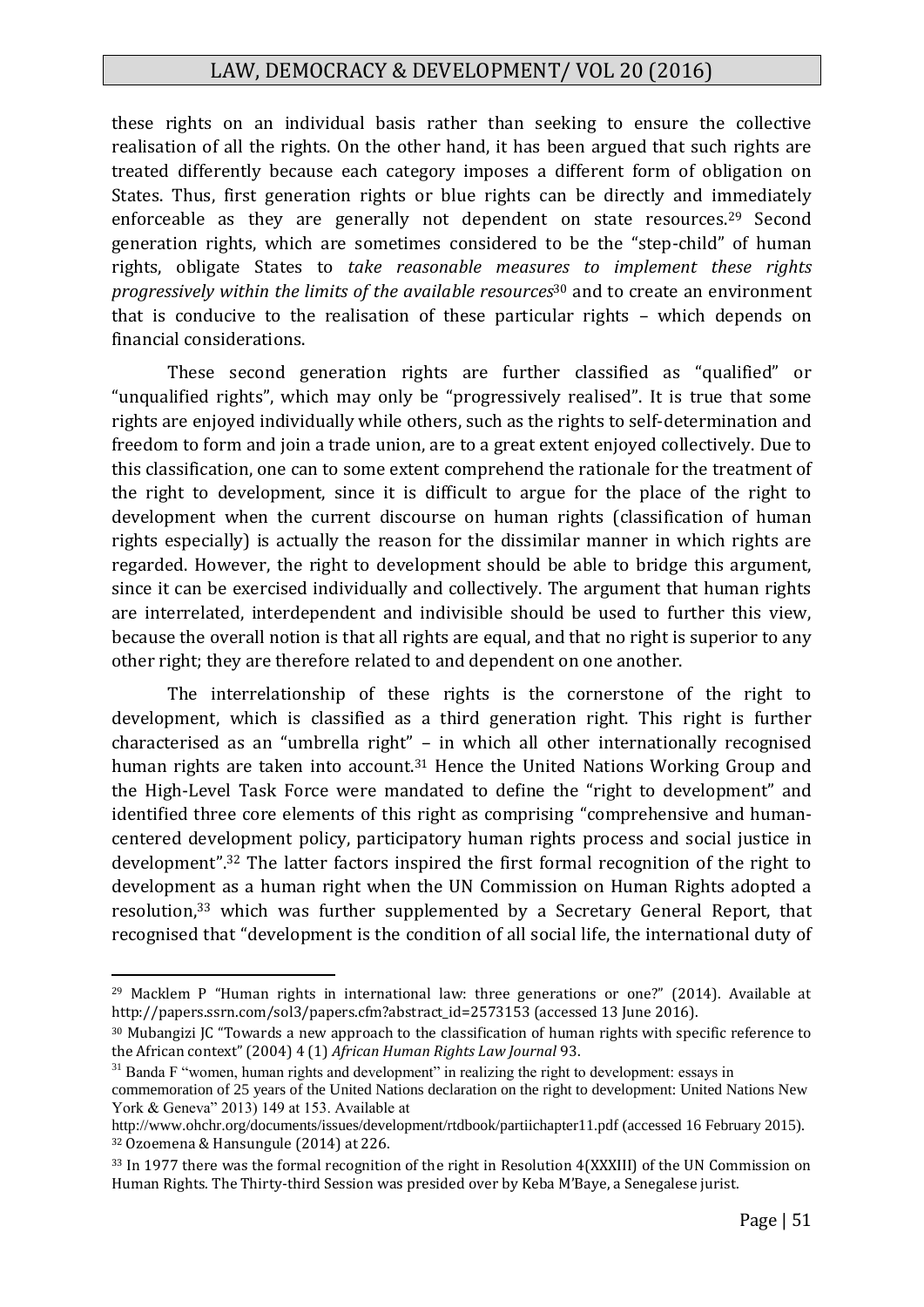solidary, the duty of reparation for colonial and neo-colonial exploitation, increasing moral interdependence, and the cause of world peace, which is threatened by underemployment".<sup>34</sup>

The acknowledgement of development as a pre-condition of social life led to the adoption of the UN Declaration on the Right to Development<sup>35</sup> – which unambiguously defined the "right to development" within the broad spectrum of human rights in Article 1, as:

> [A]n inalienable human right by virtue of which every human person and all peoples are entitled to participate in, contribute to, and enjoy economic, social, cultural and political development, in which all human rights and fundamental freedoms can be fully realised.<sup>36</sup>

This definition emphasises the holistic nature of the right as enabling social, cultural, and political – and not necessarily only economic-development. It further shows the support, especially for developing countries, for recognition of the right to development as being a human right.<sup>37</sup> It puts forward that the right to development recognises that development is progressive in nature, and, as such, that this process involves individual and collective co-operation amongst States and individuals, and the equitable distribution of resources.<sup>38</sup>

Furthermore, UNDRD calls for the involvement of both national and international dimensions of State responsibilities, including the creation of an enabling environment for development, and favourable conditions for all human rights.<sup>39</sup> States are required to ensure that the measures adopted encompass the human rights principles of equality, non-discrimination, participation, transparency, accountability, and international co-operation in an integrated manner.<sup>40</sup> They are further obligated to strengthen the basis for pro-poor growth measures or plans with due attention to the

<sup>34</sup> UN Doc E/CN 4/1334 (1979) (accessed 14 July 2015). This point was also stressed in Tadeg, MA *"*Reflections on the right to development: challenges and prospects" 2010 (10) *AHRLJ* 325 at 329.

<sup>&</sup>lt;sup>35</sup> Took place on 4 December 1986 at the 97<sup>th</sup> plenary meeting. Available at

http://www.un.org/documents/ga/res/41/a41r128.htm (accessed 15 February 2015).

<sup>36</sup> This right was first proclaimed by the Organisation of African Unity (OAU) and included in 1981 in the African Charter on Human and Peoples' Rights. Piron L "The right to development: a review of the current state of the debate for the Department of International Development" (April 2002). Available at http://www.odi.org/sites/odi.org.uk/files/odi-assets/publications-opinion-files/2317.pdf (accessed 1 June 2015). Also, the Arab Charter on Human Rights re-affirmed the right to development in several instruments, including the 1992 Rio Declaration on Environment and Development, the 1993 Vienna Declaration and Programme of Action (Vienna Declaration), the Millennium Declaration, the 2002 Monterrey Consensus, the 2005 World Summit Outcome Document, and the 2007 Declaration on the Rights of Indigenous Peoples. Available at

http://www.un.org/en/events/righttodevelopment/pdf/rtd\_at\_a\_glance.pdf (accessed 3 March 2015).

<sup>37</sup> Tadeg (2010) at 329.

<sup>38</sup> Tadeg (2010) at 329.

<sup>39</sup> Article 3 of UNDRD.

<sup>40</sup> "The right to development at a glance". Available at

http://www.un.org/en/events/righttodevelopment/pdf/rtd\_at\_a\_glance.pdf (accessed 3 March 2015).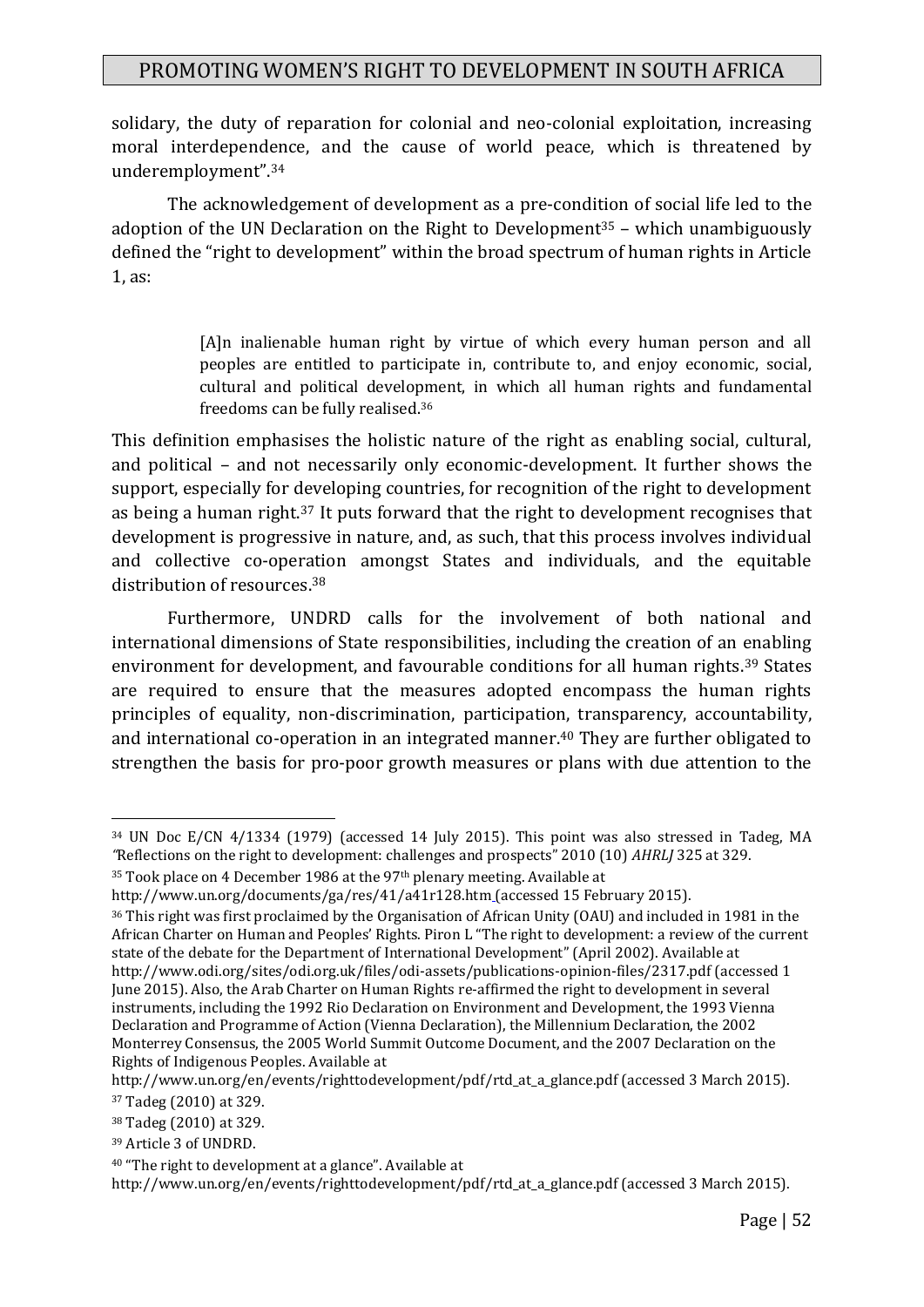rights of the most marginalised – which will include women.<sup>41</sup> Hence, the right to development comprises the wide spectrum of factors which incorporates not only the different aspects of human rights but also current dialogue on development.

The UN's commitment to the promotion of human rights is also evidenced by its adoption of the 2030 Agenda on Sustainable Development on 25 September 2015<sup>42</sup> which attests to the global need to address the root causes of inequalities, and development for all the people.<sup>43</sup> The 2030 Agenda, traceable to the 8 Millennium Developmental Goals,<sup>44</sup> is comprised of 17 Goals which are, generally, focused on ending poverty, and inequality, and good governance.<sup>45</sup> It is deduced from the 2030 Agenda that it encapsulates the right to development which encompasses all human rights – civil, political, social, economic and cultural rights, and requires "active, free and meaningful participation in development",<sup>46</sup> while demanding effective co-operation and thus implanting responsibility on all States to foster comprehensive and human centred development policy. The 2030 Agenda therefore, envisions what Zaid and Manzoor buttress, particularly in the context of women in relation to development, as an emphasis on their "sense of self-worth, the rights to have and make choices, access to opportunities and resources, and the right to have ability to influence the direction of social change to create a more just social and economic order, nationally and internationally".<sup>47</sup>

Drawing from this objective, since the right to development is a composite right that incorporates other rights, it may be said that it was "implicitly recognised in the International Bill of Human Rights".<sup>48</sup> The UDHR is a classic example of the understated recognition of the link between human rights and development. In fact, the UNDRD states:

> [C]oncerned at the existence of serious obstacles to development, as well as to the complete fulfilment of human beings and of peoples, constituted, inter alia, by the denial of civil, political, economic, social and cultural rights, and considering that all human rights and fundamental freedoms are indivisible and interdependent and

<sup>41</sup> See CGE (2014) and StatsSA (2015).

<sup>42</sup> UN Resolution of the General Assembly adopted at the Seventeenth Session. Available at

http://www.un.org/ga/search/view\_doc.asp?symbol=A/RES/70/1&Lang=E (accessed 10 June 2016). <sup>43</sup> UN "Sustainable development goals". Available

http://www.undp.org/content/undp/en/home/sdgoverview/post-2015-development-agenda.html (accessed 10 June 2016).

<sup>44</sup> Adopted in September 2000 at the UN Headquarters in New York with a deadline of the year 2015, meant to commit world leaders to combat poverty, hunger, disease, illiteracy, environmental degradation, and discrimination against women. Available at

http://www.who.int/topics/millennium\_development\_goals/en/ (accessed 12 June 2016). <sup>45</sup> UN "Sustainable development goals".

<sup>46</sup> Articles 2(3) and 6 UNDRD. See, also, Centre for Minority Rights Development (Kenya) and Minority Rights Group International on behalf of *Endorois Welfare Council v. Kenya*, 276/2003, African Commission on Human and Peoples' Rights (4 February 2010). Available at

http://www.refworld.org/docid/4b8275a12.html at para 283 (accessed 9 July 2015).

<sup>47</sup> Zaidi NA & Manzoor S "Empowering the disempowered: contesting masculinities and tradition" (2016) 6 (2) *American International Journal of Contemporary Research* 71 at 73.

<sup>48</sup> Tadeg (2010) at 327.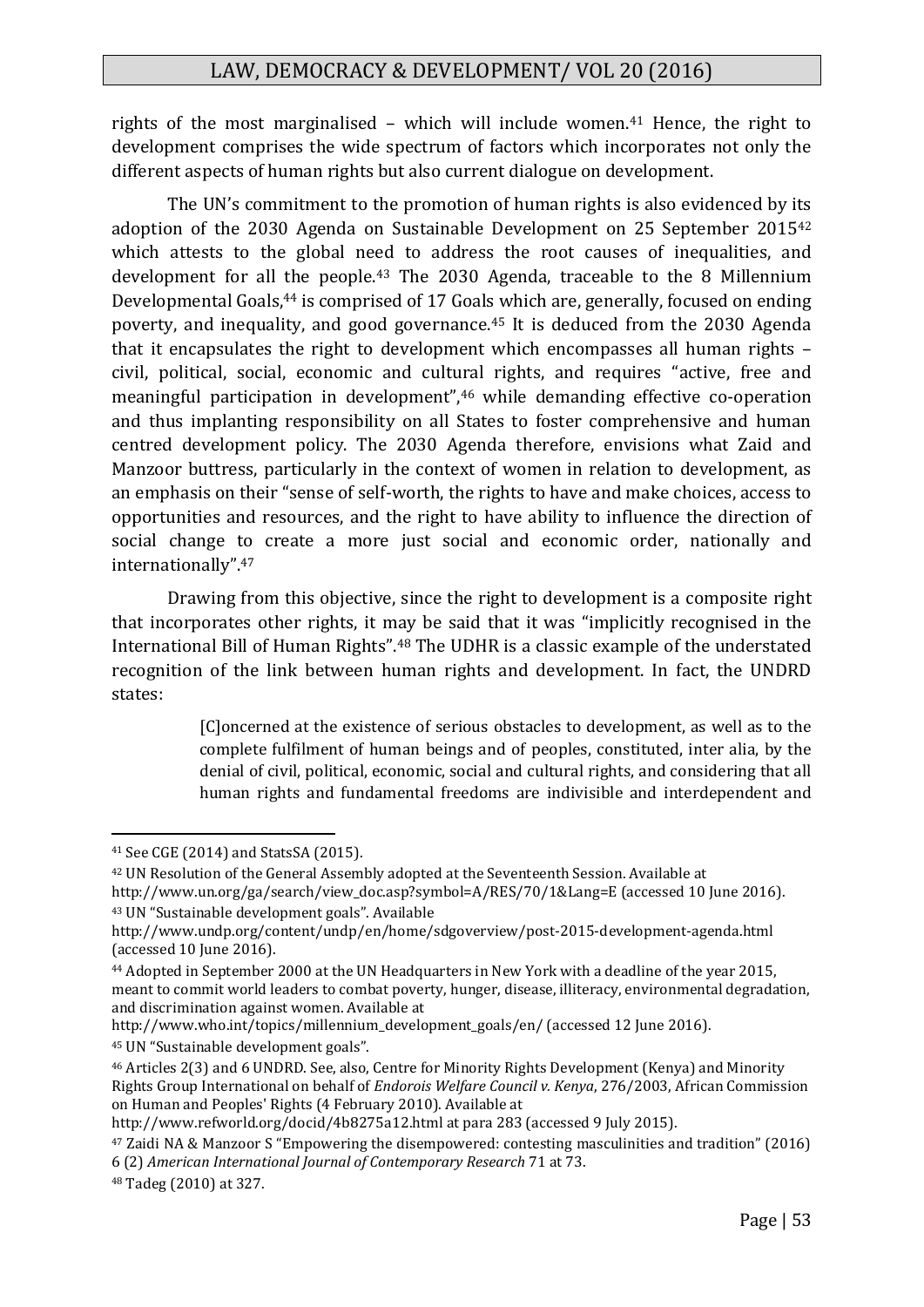that, in order to promote development, equal attention and urgent consideration should be given to the implementation, promotion and protection of civil, political, economic, social and cultural rights and that, accordingly, the promotion of, respect for and enjoyment of certain human rights and fundamental freedoms cannot justify the denial of other human rights and fundamental freedoms.<sup>49</sup>

Akin to the underlying purpose of the UNDRD are the International Covenant on Civil and Political Rights (ICCPR)<sup>50</sup> and the International Covenant on Economic, Social and Cultural Rights (ICESCR).<sup>51</sup> As a starting point, it is trite that the UDHR is a non-binding instrument.<sup>52</sup> Nevertheless, it imposes an obligation on Member States to promote universal respect for, and observance of, human rights and fundamental freedoms.<sup>53</sup> As such, the UDHR laid the foundation for the argument that Member States had a duty to promote, respect and fulfil civil, political and socio-economic rights – which is akin to the right to development. This argument is also taken further by Tadeg who contends that "by incorporating all categories of rights, the indivisibility and universality of human rights are articulated".<sup>54</sup> He further points out that the UDHR "aspired to create an international order where human rights of individuals may be enjoyed to the fullest extent".<sup>55</sup> In essence, the alignment of the right to development within the UN framework was an ingenious move made by those in favour of advocating its inclusion because it is indeed a human right, and a quest for the promotion of the rights of women in relation to the right in question in the regional sphere is of great significance.

The uniqueness of the African Charter on Human and People's Rights (ACHPR) lies in it being the only regional human rights instrument that incorporates the right to development – and in which the right is legally binding.<sup>56</sup> Further, the position of the right to development is consolidated by the Protocol to the African Charter on Human and Peoples' Rights on the Rights of Women in Africa,<sup>57</sup> as it also provides for a right of *African* women to "sustainable development".<sup>58</sup> Article 22 of the ACHPR encapsulates the unique regional approach to the right to development, by emphasising:

<sup>49</sup> Preamble of UNDRD at para 10.

<sup>50</sup> Adopted and opened for signature, ratification and accession by General Assembly Resolution 2200A (XXI) of 16 December 1966; came into force 23 March 1976, in accordance with Article 49 of the ICCPR.

<sup>51</sup> Adopted and opened for signature, ratification and accession by General Assembly Resolution 2200A (XXI) of 16 December 1966; came into force 3 January 1976, in accordance with Article 27 of the ICESCR.

<sup>52</sup> Vrancken P "Historical background, international context and constitutional environment" in Govindjee A & Vrancken P (eds) *Introduction to human rights law* Durban Lexis Nexis 2009) 8.

<sup>53</sup> The UDHR's primary purpose was to interpret the Charter of the United Nations, which is generally not viewed as a human rights instrument.

<sup>54</sup> Tadeg (2010) at 328.

<sup>55</sup> Tadeg (2010) at 327.

<sup>56</sup> Tadeg (2010) at 331.

<sup>57</sup> It has been signed and ratified by 36 states; 15 have signed but not ratified it and 3 have not yet signed or ratified it. Available at http://www.achpr.org/instruments/women-protocol/ (accessed 17 August 2015).

<sup>58</sup> Article 19. According to the Brundtland Report, sustainable development is defined as *"development that meets the needs of the present without compromising the ability of future generations to meet their own needs". Available at* https://www.iisd.org/sd/ (accessed 10 June 2015).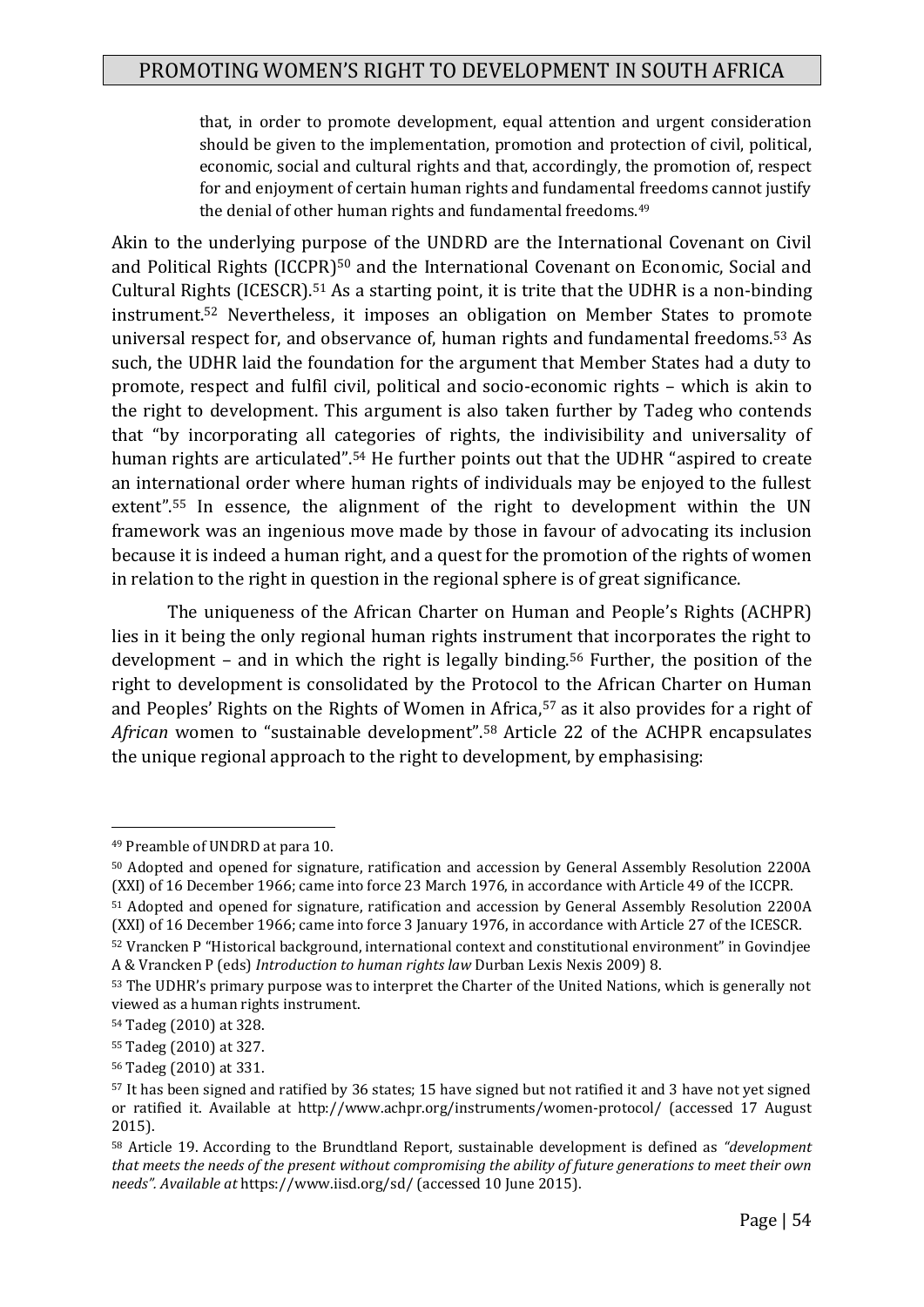- 1) All peoples shall have the right to their economic, social and cultural development with due regard to their freedom and identity and in the equal enjoyment of the common heritage of mankind.
- 2) States shall have the duty, individually or collectively, to ensure the exercise of the right to development.

Thus, all people (including women) have a right to their economic, social and cultural development. The ACHPR imposes a duty on African Member States to collectively or individually enable their entire people to enjoy the right to development. The right implies the fulfilment of internationally and regionally recognised principles of selfdetermination<sup>59</sup> and full sovereignty over natural wealth and resources – as evidenced by the African Commission on Human and People's Rights (African Commission) in *Endorois*. In this case – decided by the African Commission in 2010 – the justiciability of the right to development was tested for the first time.<sup>60</sup> Of relevance to this discussion is that the African Commission also emphasised the individual and collective nature of the right, and that such right imposed a duty and included a procedural element. Tadeg opines that:

> [I]n coming to this finding, the African Commission reiterated the importance of the right to be consulted and the importance of participation in the development process as key components of the right to development which the respondent state failed to meet in accordance with the requirements of article 22.<sup>61</sup>

This position is also postulated by Article 8(2) of the UNDRD, which calls for States to encourage popular *participation* in all spheres, as an important factor in development, and the full realisation of all human rights. Kamga further notes that the right to development is "underpinned by empowerment and freedom of the beneficiaries".<sup>62</sup> It is deduced from *Endorois*, that an argument can be raised that it imposes a legal obligation on States to ensure the realisation of all human rights. It is further inferred from this case that the right to development can be indirectly invoked in the enforcement of other rights in South Africa. It reinforces the interdependence of rights, such as, rights to freedom of religion, property, health, culture, religion and natural resources, as considered by the African Commission under the ACHPR which are of direct relevance to development.<sup>63</sup> Without any express mention of *Endorois*, the judgment in *South African Informal Traders Forum and Others v City of Johannesburg and Others, South African National Traders Retail Association v City of Johannesburg and Others*<sup>64</sup> attests to the interrelationship that exists between rights which are of fundamental importance to the right of women to development. In this case, the City of

<sup>59</sup> The principle of self-determination enjoys importance as being the first Article of both the ICCPR and the ICESCR.

<sup>60</sup> Kamga S "The right to development in the African human rights system: the *Endorois case*" (2011) *De Jure* 381 at 382. The case is also discussed in Ozoemena & Hansungule (2014) at 230.

<sup>61</sup> Tadeg (2010) at 332.

<sup>62</sup> Kamga (2011) at 382.

<sup>63</sup> Williams R "The African Commission Endorois case – towards a global doctrine of customary tenure". Available at https://terra0nullius.wordpress.com/2010/02/17/the-african-commission-endorois-casetoward-a-global-doctrine-of-customary-tenure/ *(*accessed13 June 2016).

<sup>64</sup> 2014 (6) BCLR 726 (CC).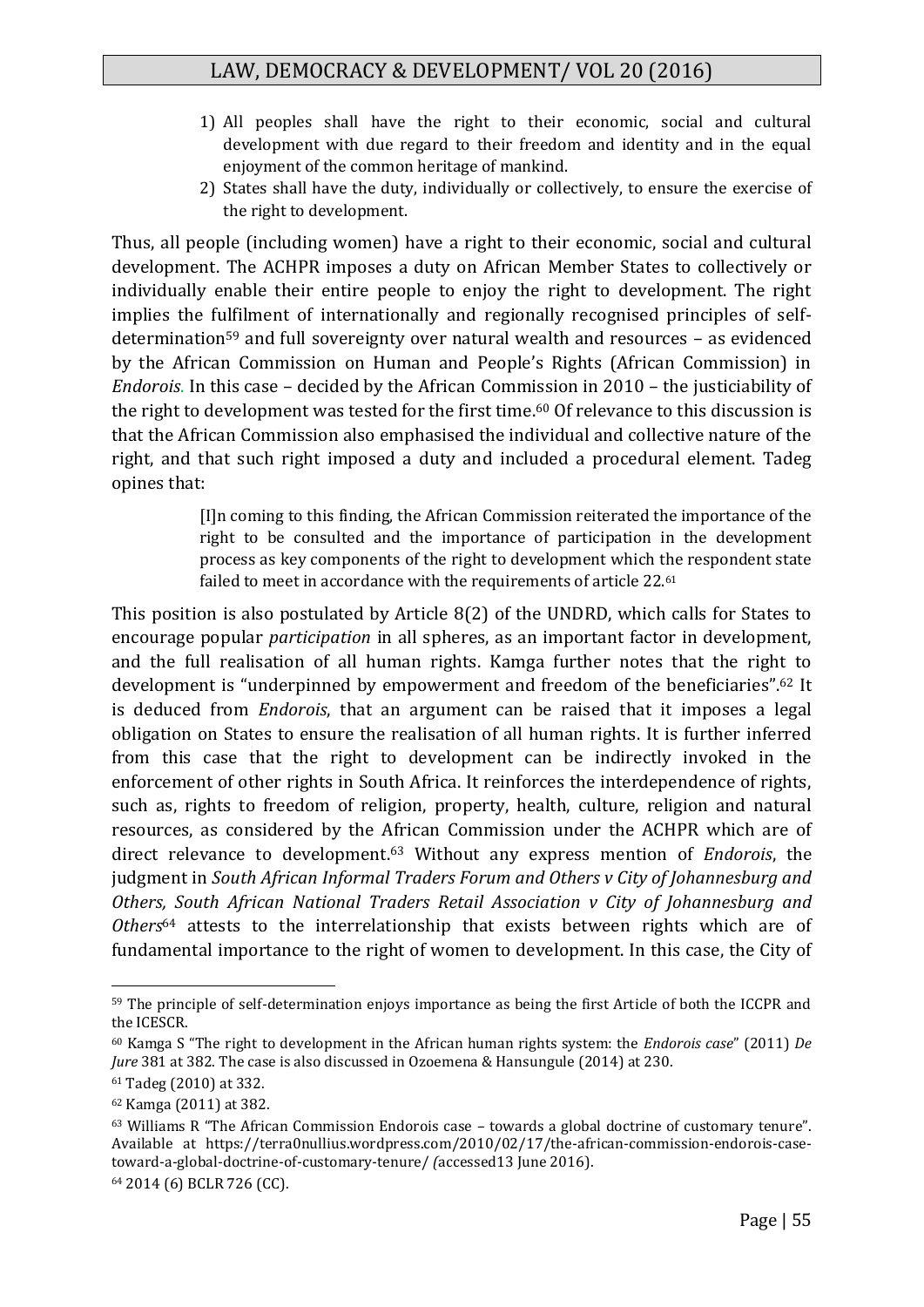Johannesburg forcibly removed informal traders, who were mainly women, from the streets of the City alleging an increase in the levels of crime in the inner city.<sup>65</sup> Without a deeper analysis of the case, the Court reasoned and linked the socio-political rights as it held:

The ability of people to earn money and support themselves and their families is an important component of *the right to human dignity*. Without it they faced "humiliation and degradation". Most traders, we were told, have dependants. Many of these dependants are children, who also have suffered hardship as the City denied their breadwinners' lawful entitlement to conduct their businesses. ... The City's conduct has a direct and ongoing bearing on the rights of children, including their direct rights to basic nutrition, shelter and basic health care services. The harm the traders were facing was immediate and irreversible".<sup>66</sup> (authors' emphasis).

*Endorois*, without being explicitly relied on and mentioned by the South African courts, has set a great precedent for the African continent in the area of the right to development. At face value, its impact might seem limited but it has cast the light for other States to conform to the prescripts of the international community, especially for Africa that has to give credence to its own institutions in order for the citizens to have what the authors may refer to as, "socio-political legal homes" within which to enforce their rights without hindrance.

In a nutshell, the judgement was a "spring board" for the substantive realisation of women's right to development. It calls not only for the domestication of international and regional instruments, but also for their harmonisation at national level – to ensure that women are brought back from the legal blankness which subjects them to prejudice and subordination.

# **2.2 Women and the right to development: Brought back from the legal cold zone?**

There are several other elements that warrant explanation in terms of the definition of the "right to development". One is, that the definition advances that all persons (including women) have the right to participate in, contribute to and enjoy the different spheres of the right to development – to ensure that their rights and freedoms are fully realised. For example, paragraph 13 of the Preamble and Article 2 of the UNDRD encapsulate the argument that the human person – which is the *central subject of development* – should be able to actively participate and benefit from the right without there being a distinction of any kind, such as sex or gender. The inclusion of these terms link the UNDRD to the United Nations Charter,<sup>67</sup> the ICESCR and the ICCPR - to name but a few. These Conventions are "presented as precursors to the right to development"<sup>68</sup> and do in fact impose legal obligations on State Parties to resolve

<sup>65</sup> *Forum* at paras 1-12.

<sup>66</sup> *Forum* at para 31 (footnotes omitted).

<sup>&</sup>lt;sup>67</sup> Signed on 26 June 1945, in San Francisco, at the conclusion of the United Nations Conference on International Organization, and came into force on 24 October 1945.

<sup>68</sup> Oduwole OO "International law and the right to development: a pragmatic approach for Africa". Inaugural lecture as Professor to the Prince Claus Chair in Development and Equity, delivered on 20 May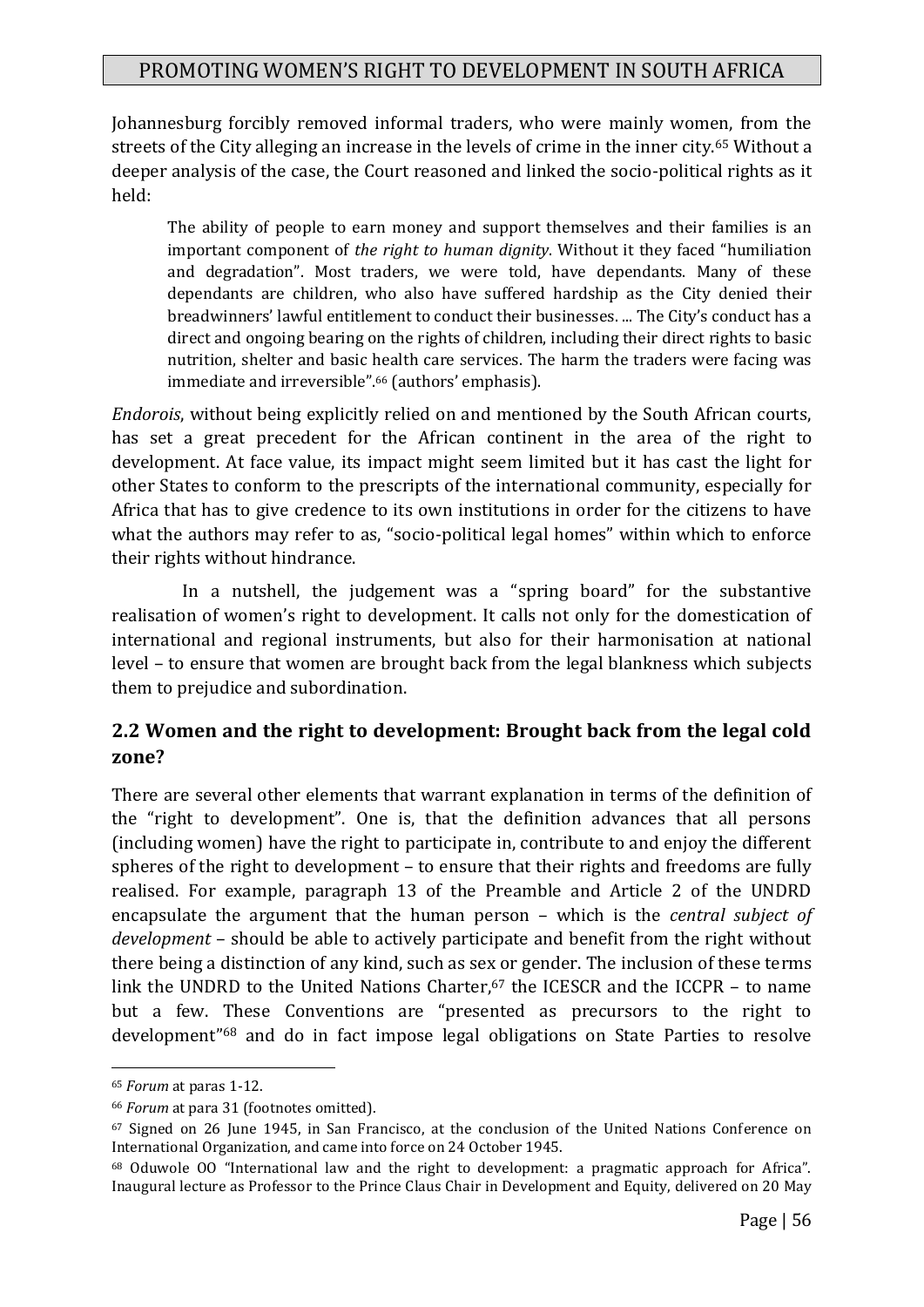problems of a civil, political, economic, social, cultural or humanitarian nature.<sup>69</sup> Thus, it is through them that it can be argued that the legal obligations imposed by the UNDRD are mandatory for the promotion of the right of women to development. It is conceived that the realisation of the right to development is a comprehensive economic, social, cultural and political process – which should be aimed at the constant improvement of the wellbeing of the entire population and of all individuals, including women.

The linkage of the international and regional spheres in the protection of the right to development of women at domestic level is essential for its affirmation as a fundamental principle of the human right of women to development. The link endorses the right to development as a "universal and inalienable right and an integral part of fundamental human rights".<sup>70</sup> It is a proclamation of a collective responsibility for the realisation of the right to development within the broad framework of all human rights where, for example, States:

- undertake a shared responsibility in global and regional partnerships;
- act individually as they adopt and implement policies that affect persons not strictly within their jurisdictions; and
- act individually as they formulate national development policies and programmes affecting persons within their jurisdictions.<sup>71</sup>

This is the "*alpha* and *omega"*<sup>72</sup> of the human rights system, which encompasses the right to development and dispels the myths about the impact of its added value to the existing human rights framework because of "its composite nature which underscores many of the fundamental rights".<sup>73</sup> The view is similarly expressed by Sengupta et al, as they argue that:

> [T]he right to development can then be described as a "vector", of all the different rights and supposing that this right protects a particular set of goods and values, which are realized in a way consistent with a rights-based approach. The value of the vector improves, if at least one right improves and no right deteriorates. If any right is violated then the vector deteriorates and the right to development is violated.<sup>74</sup>

<sup>2014</sup> at the International Institute of Social Studies, The Hague, The Netherlands. Available at http://www.iss.nl/fileadmin/ASSETS/iss/Documents/Academic\_publications/PCC\_Inaugural\_Lecture\_20 May2014.pdf (accessed 9 July 2015).

 $69$  Aligning the right to development with these Conventions which are legally binding disperses the critique about the lack of legal obligation of the UNDRD, which is viewed as being a non-binding instrument.

<sup>70</sup> Tadeg (2010) at 326.

<sup>71</sup> Vandenbogaerde A "The right to development in international human rights law: a call for its dissolution" (2013) 31 (2) *Netherlands Quarterly of Human Rights* 187 at 200.

<sup>72</sup> Vandenbogaerde (2013) at 206.

<sup>73</sup>Ozoemena & Hansungule (2014) at 238.

<sup>74</sup> Sengupta A, Eide A, Marks SP & Andreassen BA "The right to development and human rights in development" at 4. A background paper prepared for the Nobel Symposium organized in Oslo from 13-15 October 2003 (Nobel Symposium 125). Available at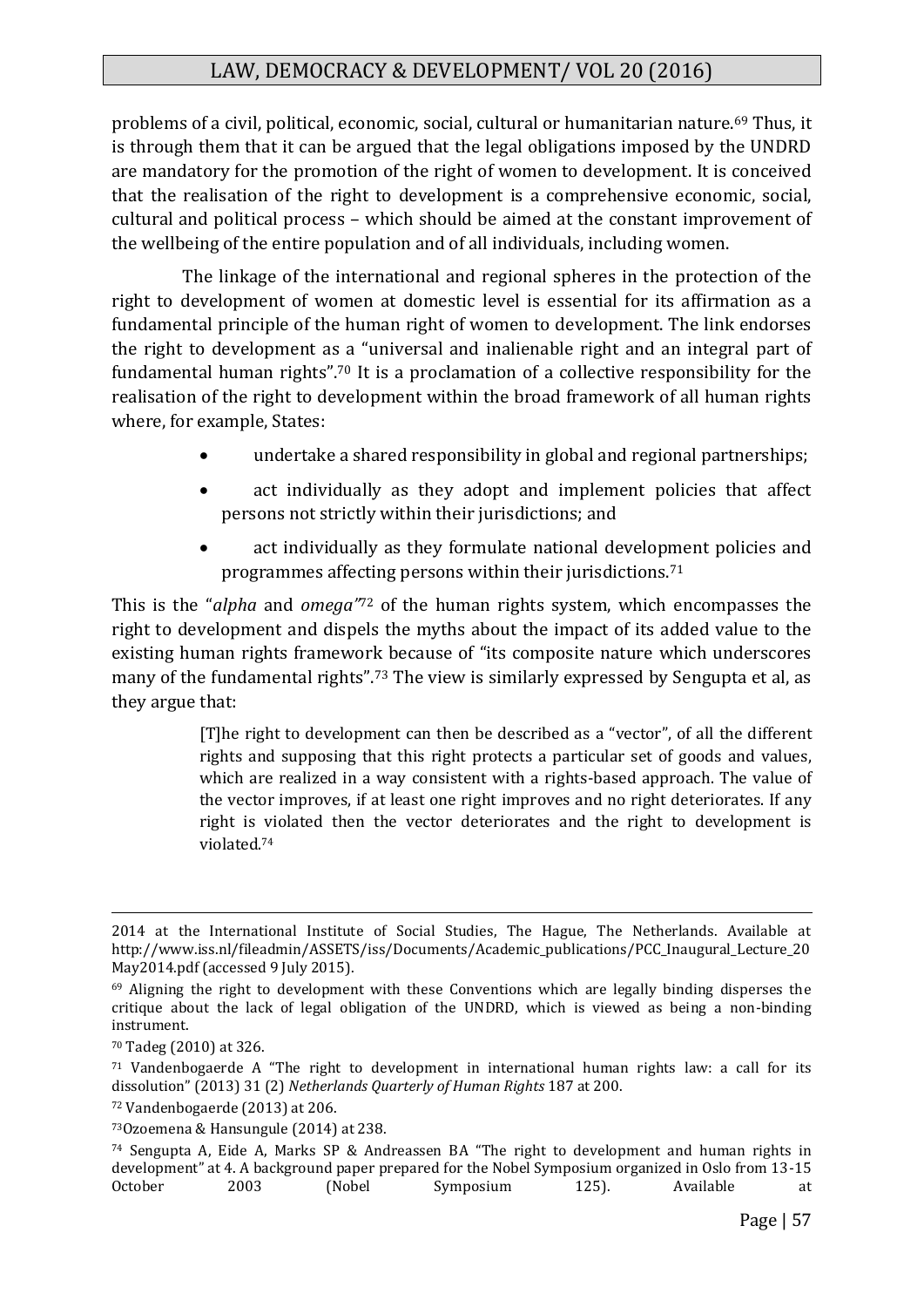The value of the right to development as a "vector" contextualises its scope and content in foregrounding the systemic domestic violations of human rights, and thus highlighting State responsibilities.<sup>75</sup> This is essential, especially for women who had in the South African context long been the subject of prejudice and marginalisation in all spheres of social, political and cultural life – notwithstanding the formal conception of the progress that led to the attainment of democracy in South Africa.

This shared responsibility towards advancing women's development was also expected at the regional level in the SADC through the SADC Protocol on Gender and Development (the Protocol), which came into force in 2008. The Protocol comprises a number of objectives which are envisaged to be met in 2015. These objectives aim at, for example, empowering women through the development of gender responsive legislation, policies, programmes and projects by eliminating discrimination and achieving equality<sup>76</sup> and addressing emerging gender specific issues and concerns.<sup>77</sup> In accordance with Article 35, to determine State compliance with the Protocol, State Parties are required to collect and submit data that will reveal the extent to which the objectives have been realised – and of course whether any progress has been made in promoting the rights of women in the SADC. This is similarly expressed by Munalula, who notes that the positive aspect of the Protocol is that the large number of its substantive provisions contain clear imperatives and time bound targets.<sup>78</sup>

In essence, the Protocol seeks to harmonise the implementation of the various instruments, such as, CEDAW and the AU Women's Protocol. Since, the Protocol is titled "Gender and Development", it created an expectation that it would devise concrete measures aimed at the development of women – *and bring them back from the legal cold zone and ensure their advancement within the context of their human right to development*. <sup>79</sup> According to Forere and Stone, despite the euphoria surrounding the drafting of the Protocol, "a large majority of its provisions are unfortunately *an exact replica* of the Women's Protocol (with some minor exceptions) and it equally omits some vital provisions".<sup>80</sup> This is indeed unfortunate, as regional instruments in conjunction with international instruments are a strategic means of advancing the development of women. The alleged duplication of the UNDRD and the Protocol has a negative effect on the right to development, which requires closer scrutiny and thus we now examine its place within the broader framework of rights.

http://www.jus.uio.no/smr/forskning/publikasjoner/arkiv/rn/2004/0704.pdf (accessed 20 February 2015).

<sup>75</sup> Vandenbogaerde (2013) at 202.

<sup>76</sup> The Protocol Art 3(a).

<sup>77</sup> The Protocol Art 3(c).

<sup>78</sup> Munalula MM "SADC Protocol on Gender and Development: road map to equality" (2011) 1 *SADC Law Journal* 189 at 192.

<sup>79</sup> Forere M & Stone L "The SADC Protocol on Gender and Development: duplication or complementarity of the African Union Protocol on Women's Rights?" (2009) 9 *African Human Rights Law Journal* 434 at 447.

<sup>80</sup> Forere & Stone (2009) at 454.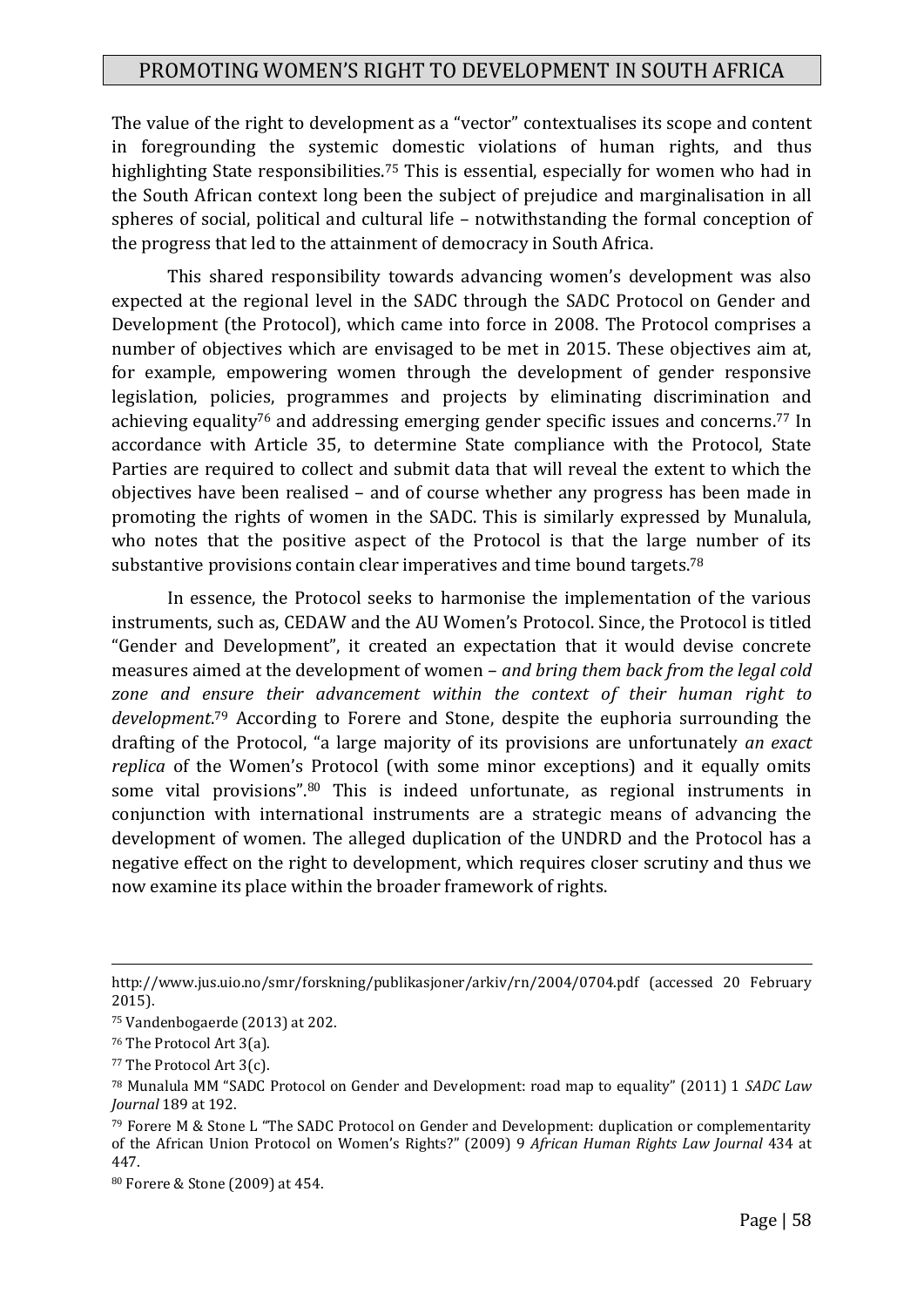## **2.3 The right to development: an invader of the rights framework?**

Notwithstanding the significant changes within the international landscape, the recognition of the right to development remains highly contested.<sup>81</sup> The ostensible disagreement amongst scholars is leading to the denigration of the right. Like Vandenbogaerde, who questions not only the value of the right to development to current human rights discussions, but also calls for its dissolution.<sup>82</sup> Donnelly also criticises the legal significance of the right. $83$  Donnelly argues that the right to development is baseless as there is no legal or even moral reason for a right to development.<sup>84</sup> But at the same time the author concedes that there are "vital relationships" between existing human rights and development discourse.<sup>85</sup> Mubangizi also argues that there is "an undisputed and critical link between human rights and development".<sup>86</sup> Mubangizi further alludes thereto that there is "a golden thread in the literature", in respect of the interdependence and mutually reinforcing nature of the two concepts.<sup>87</sup> In essence, his point is one that lies at the heart of the argument of the link between human rights and development, as he contends that: "you can't achieve one without a reasonable level of achievement of the other. In fact, it could be argued that the attainment of human rights should be seen as one of the standards by which to measure development".<sup>88</sup>

The link between the two is essential for the respect of women's right to development. By ensuring the promotion, protection and fulfilment of their human rights, effect is given to the right to development. It makes no sense to converse on human rights and development as if they are two abruptly distinct concepts – as there is an undeniable link between them. The two have the aptitude for being a force to be reckoned with.

These arguments might be exacerbated by the lack of enforcement of, for example, the African Commission's Recommendations. Mubangizi similarly states that "there are no provisions requiring enforcement of the Commission's recommendations, and therefore compliance primarily depends on the will of the member states".<sup>89</sup> It is especially because of this deficiency that national institutions must be equipped to fill these particular lacunae. It is against this background that South Africa's Chap 9 institutions must be discussed – to ascertain their possible role in respect of the realisation of women's right to development. The right to development should be

<sup>81</sup> Kamga (2011) at 384. In addition, the idea to formulate such a right was conceived in 1972 by Keba M'Baye – then head of the United Nations High Commission on Human Rights.

<sup>82</sup> Vandenbogaerde (2013) at 187.

<sup>83</sup> Donnelly J "In search of the unicorn: the jurisprudence and politics of the right to development" 1985 *California Western International LJ* 473 at 477.

<sup>84</sup> Donnelly (1985) at 477.

<sup>85</sup> Donnelly (1985) at 477.

<sup>86</sup> Mubangizi JC "A human rights-based approach to development in Africa: opportunities and challenges" (2014) 39 (1) *J Soc Sci* 67 at 67.

<sup>87</sup> Mubangizi (2014) at 69.

<sup>88</sup> Mubangizi (2014) at 69.

<sup>89</sup> Mubangizi (2014) at 72.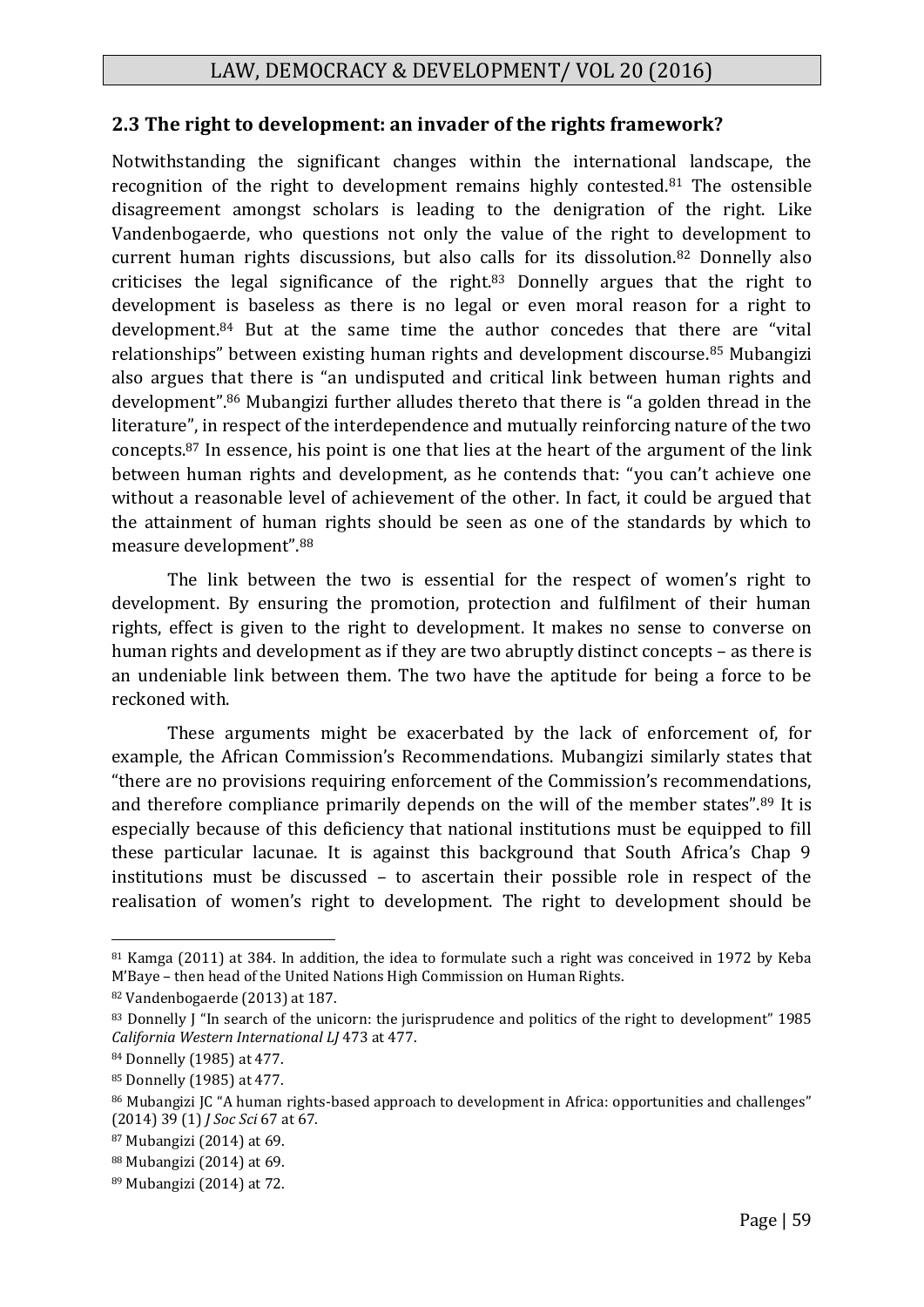viewed not only as becoming a human rights baton, but that there is a need to determine the extent to which the constitutionally established institutions have sharpened their teeth for the comprehensive implementation of all the fundamental freedoms.

## **3 WOMEN'S RIGHT TO DEVELOPMENT: AN OVERVIEW OF NATIONAL INSTITUTIONS' CONSTITUTIONAL RESPONSIBILITY**

Ozoemena fittingly points out that the UDHR "urges all nations of the world to promote all rights and freedoms contained therein and to ensure effective recognition and observance through progressive national and international measures".<sup>90</sup> The AU has also called on Member States in 2015 specifically – to address the plight of women by realising their rights and ensuring gender equality in their respective countries and regions.

South Africa is a transitional society, $91$  and adherence to this appeal resonates in section 181 of the Constitution, which establishes State institutions to support constitutional democracy. These institutions were established with a view to ensuring the furtherance of the values and rights identified in the Constitution and other legislative measures.<sup>92</sup> Generally, they are set out to be "independent, and subject only to the Constitution and the law, and they must be impartial and must exercise their powers and perform their function without fear, favour or prejudice".<sup>93</sup>

As mentioned above, of particular importance to this discussion are the SAHRC<sup>94</sup> and the CGE.<sup>95</sup> These institutions are sometimes regarded as the "watchdogs" which must keep not only government but also private individuals in check – by ensuring that all relevant parties are committed to constitutional values. The functions of these institutions are twofold. First, they must maintain an advisory relationship with government by monitoring government performance, but secondly, they must also be viewed as bodies that are effective and accessible to the public.<sup>96</sup> These institutions – on paper, at least – are the best suited to ensure the implementation and realisation of women's right to development. The rationale behind this argument is that these bodies are armed with a constitutional and legislative mandate and are internationally recognised. They are also regarded as the link between government and the citizens.<sup>97</sup>

<sup>90</sup> Ozoemena & Hansungule (2014) at 229.

<sup>91</sup> Mubangizi JC "Protection of human rights in South Africa: public awareness and perceptions" (2004) 29 (1) *Journal for Juridical Science* 62 at 63.

 $92$  See, for example, the foundational values as entrenched in s 1 of the Constitution.

<sup>93</sup> Section 181(2) of the Constitution.

<sup>94</sup> The SAHRC was inaugurated on 2 October 1995, under the Human Rights Commission Act 54 of 1994 (repealed by the South African Human Rights Commission Act 40 of 2013).

<sup>&</sup>lt;sup>95</sup> The Gender Commission was established in terms of s 187 of the Constitution. The Commission on Gender Equality Act 39 of 1996 provides for the composition, powers, functions and functioning of the CGE, and matters connected therewith.

<sup>96</sup> Langeveldt V "The chapter 9 institutions in South Africa", Southern African Catholic Bishops Conference Parliamentary Liaison Office Briefing Paper 287 April 2012 at 2.

<sup>97</sup> Langeveldt (2012) at 1.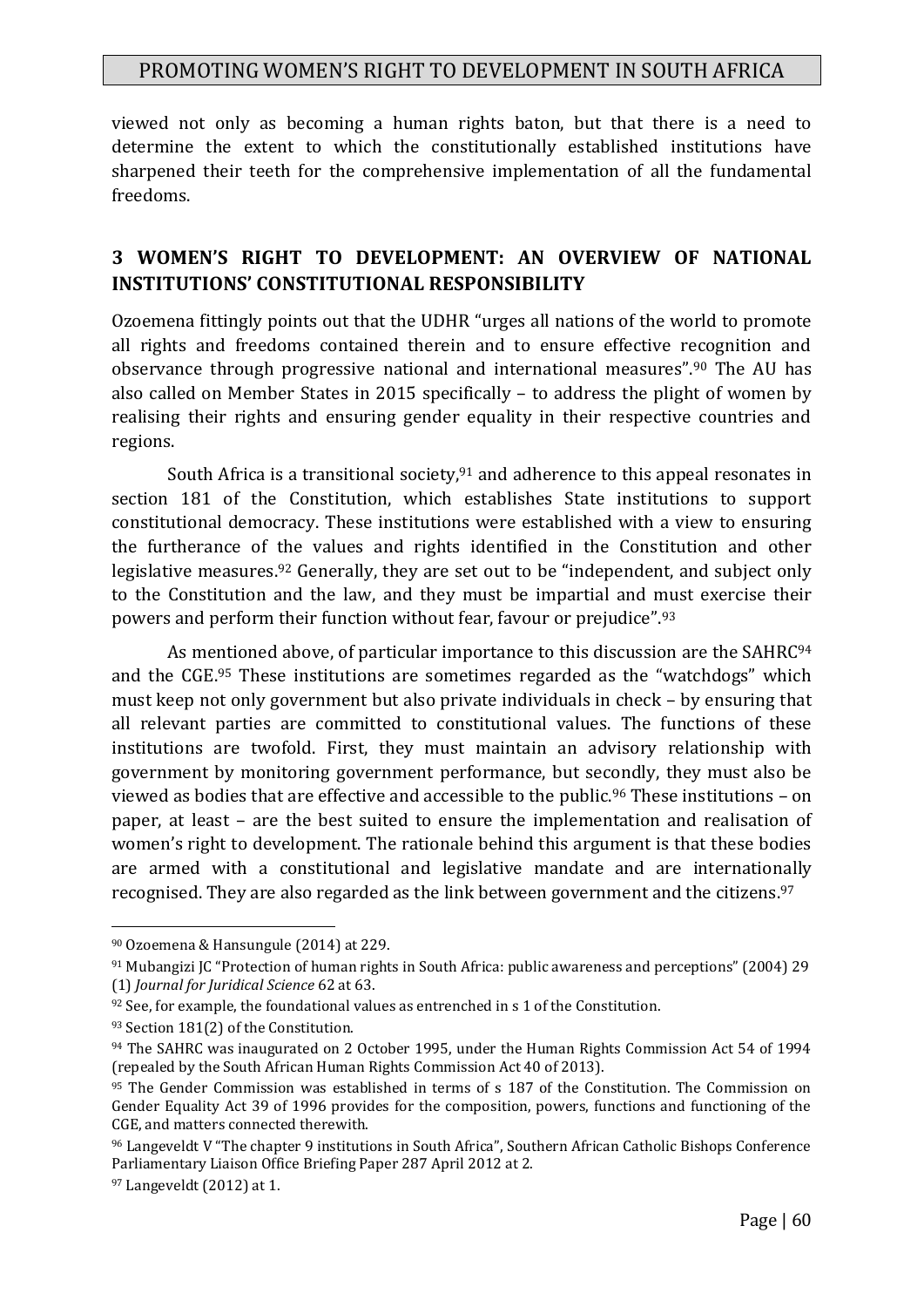That said, the mandates of the SAHRC and CGE are sometimes misunderstood (such as when they are labelled a "toothless watchdogs").<sup>98</sup> As such, in the context of this article, the question to be answered is whether these bodies through their respective mandates (SAHRC broad *v* CGE specific) could be considered as being a stimulus in promoting women's right to development in South Africa – thus answering the call from the international and regional institutions to implement programmes and policies geared towards the realisation of this right. On this point, both institutions have recognised that their constitutional mandate must be exercised to have regard for the international and regional instruments.

#### **3.1 The South African Human Rights Commission**

Internationally, the SAHRC is recognised by the United Nations Office of the High Commissioner for Human Rights (OHCHR) as an 'A' status national human rights institution (NHRI).<sup>99</sup> This suggests that the SAHRC is adhering to the international principles and standards that seek to serve as the benchmark for the establishment and functioning of national institutions for the promotion and protection of human rights.<sup>100</sup> The SAHRC – as an independent NHRI – was established in terms of 181(1) (b) of the Constitution, and is tasked to transform South African society, secure rights and restore dignity, and support constitutional democracy through promoting, protecting and monitoring the attainment of everyone's human rights in South Africa – without fear, favour or prejudice.<sup>101</sup> Section 184(1) of the Constitution encapsulates the functions of the SAHRC by stipulating that it must "(a) promote respect for human rights and a culture of human rights; (b) promote the protection, development and attainment of human rights; and (c) monitor and assess the observance of human rights in the Republic". Furthermore, the institution has the mandate to investigate, monitor and evaluate, research, educate and secure appropriate redress where there are human rights violations.<sup>102</sup> This means that the institution bears a constitutionally embedded legal obligation to promote respect for human rights and to ensure the development and attainment of *all* human rights.

Of relevance is that the functions of the SAHRC are not aligned to a particular group of human rights – but the institution has a duty to protect, promote and monitor *all* human rights (including civil, political, and socio-economic rights). The obligation is endorsed in section 184(3), which provides that each year, relevant organs of State are

<sup>98</sup> Langeveldt (2012) at 4.

<sup>99</sup> Khayundi F "The South African Human Rights Commission's role in the promotion, protection and monitoring of the right to education in South Africa" (2014) 4 *Speculum Juris* 228 at 229. Khayundi opines that it is "An institution that is specifically established by the Constitution or legislation to promote and protect human rights within the local jurisdiction". See also Smith A "The unique position of national human rights institutions: mixed blessing?" (2006) 28 (4) *Human Rights Quarterly* 904 at 909 in Khayundi (2014).

<sup>100</sup> SAHRC 17th Annual Report 2013. Available at

http://www.sahrc.org.za/home/21/files/Annual%20Report%202012-13.pdf%20October.pdf (accessed 10 June 2015).

<sup>101</sup> SAHRC (2013).

<sup>102</sup> Section 184(2) of the Constitution.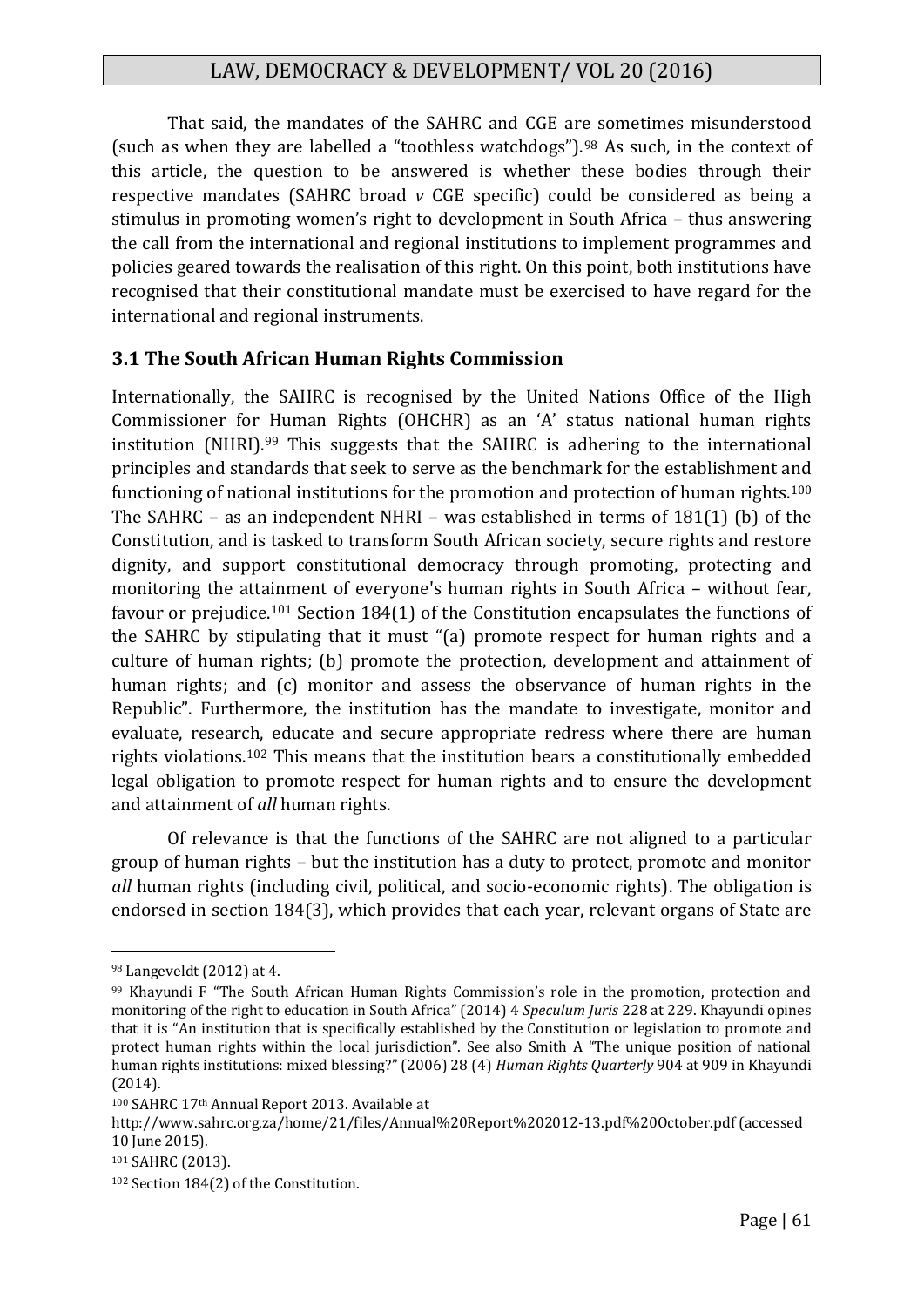required to provide the SAHRC "with information on the measures that they have taken towards the realisation of the rights in the Bill of Rights concerning housing, health care, food, water, social security, education and the environment". The SAHRC is duty bound to ensure that the rights of women (again as a vulnerable group in society) are protected.<sup>103</sup>

This obligation towards the realisation of women's right to development is twofold. First, the institution must recognise that the constitutional provisions and the South African Human Rights Commission Act<sup>104</sup> (which prescribes further powers and functions in section 13) are powerful measures to ensure women's right to development. By promoting and protecting all human rights, this broad mandate will give heed to women's right to development. Secondly, this broad mandate in terms of 184(2) empowers the SAHRC to perform its functions and ensure that it is able to address not only human rights violations – but also be informed of the progress (or lack thereof) of the realisation of women's rights and ultimately the right to development. As such, the SAHRC is constitutionally obligated to ensure that where there are claims of violations of specifically women's human rights; that they are investigated and evaluated without using the formal judicial processes.<sup>105</sup>

The importance of these bodies in respect of women's rights has, in recent years, come to the fore owing to the SAHRC's constitutionally mandated obligation. It has investigated and intervened as *amicus curiae* on particular issues involving women.<sup>106</sup> One such matter was the *Bhe and Others v Khayelitsha Magistrate and Others; Shibi v Sithole and Others,*<sup>107</sup> where the SAHRC acted as litigant. In this matter, the SAHRC – together with the Women's Legal Centre Trust – ensured that the principle of male primogeniture in the customary law of intestate succession was held to be unconstitutional. This decision was held at the time to be momentous for a number of reasons. However, the implementation and enforcement of this judgment has been questioned, as women may in fact be unaware that they can inherit, especially in the rural parts of the country. Another case which involved the SAHRC was the issue of learner pregnancies.<sup>108</sup> Here the SAHRC again acted as *amicus curiae*, and it was found that the schools in question (Harmony and Welkom High Schools) had violated various provisions that seek to protect the learner's ability to enjoy their right to access education. Accordingly, the SAHRC wrote a letter to the schools regarding the complaint

<sup>103</sup> SAHRC "Report on the right to sufficient water and decent sanitation in South Africa: 2014". Available at http://www.sahrc.org.za/home/21/files/FINAL%204th%20Proof%204%20March%20-

<sup>%20</sup>Water%20%20Sanitation%20low%20res%20(2).pdf (accessed 9 July 2015).

<sup>104</sup> Act 40 of 2013.

<sup>105</sup> Ntlama N "Monitoring the implementation of socio-economic rights in South Africa: some lessons from the international community" (2004) 8 (2) *Law Democracy and Development* 207 at 207. Ntlama notes that it is not exclusively through the courts that rights can be realised.

<sup>106</sup> In 2006, due to the many complaints it received, the SAHRC initiated a public hearing to explore the content of the right to basic education.

<sup>107</sup> 2005 (1) BCLR 1 (CC).

<sup>108</sup> *Head of Department, Department of Education, Free State Province v Welkom High School; Head of Department, Department of Education, Free State Province v Harmony High School 2013 (9) BCLR 989* (CC).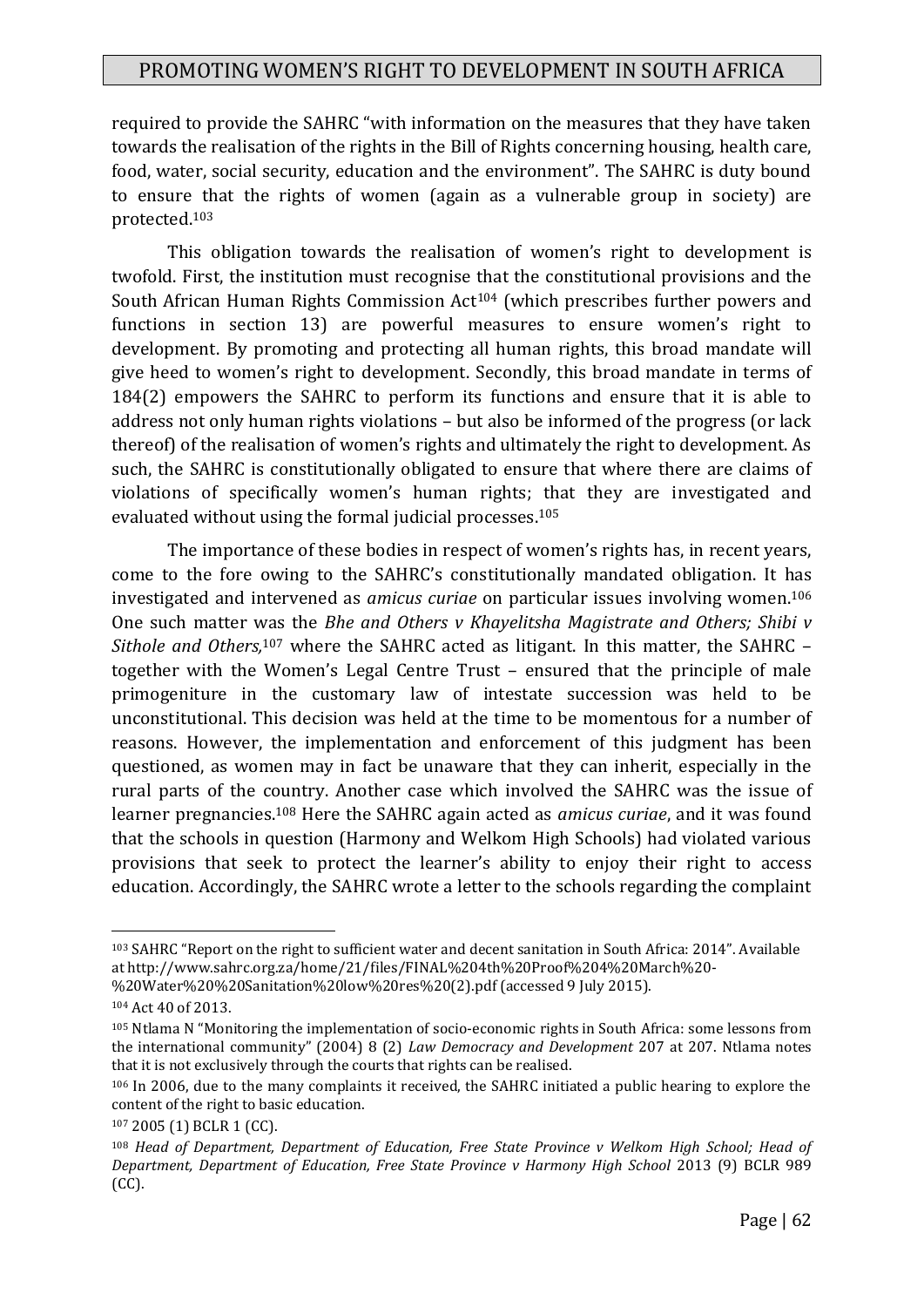received and informed them that the expulsion or exclusion of a pregnant learner amounted to a violation of their right to basic education.<sup>109</sup> According to its investigation, the schools violated sections 9(1) and 9(3) of the Constitution.<sup>110</sup> As such, the SAHRC's involvement resulted in a suspended pregnant learner being reinstated by the school concerned.<sup>111</sup> Due to concerns regarding other affected pregnant learners, the institution also initiated an investigation into the impact of the policy on such learners who might have been affected – but had not sought its intervention.<sup>112</sup>

Ntlama notes that "the real test for commitment to human rights lies in the mechanisms that are put in place for their enforcement".<sup>113</sup> In addition, the strength of these mechanisms which mandate ensuring the realisation of women's right to development, is a determining factor. Constant challenges include the lack of accessibility by ordinary citizens<sup>114</sup> and their effectiveness in truly acting as an enforcer of their constitutional mandate.<sup>115</sup> These are valid concerns, because there is recognition of the aptitude of the institution. Notwithstanding its intervention, there unfortunately continues to be a disjuncture between the SAHRC (and other Chap 9 institutions) and the general public.

Despite its decisions not being binding, and bearing the disparaging term "soft mechanism", the SAHRC through its rapid response to claims of human rights violations, has acquired an effective position, and, as such, its recommendations should not be viewed as being without legal force. It has the powers to subpoena witnesses and apply for search and seizure warrants.<sup>116</sup> To ensure compliance with the SAHRC's recommendations, the Act provides – amongst other things – that persons who contravene any provision of section 4(2) or 13(4) by failing to afford it the necessary assistance, shall be guilty of an offence and liable on conviction to a fine or to imprisonment for a period not exceeding six months.<sup>117</sup> Further to this, the SAHRC has a number of positive elements to aid its role in the realisation of women's right to development. First, as mentioned earlier, it has a wide mandate (which allows access to a number of parties); secondly, it is not bound by stringent procedural requirements; and thirdly, it can hold public hearings to deter current or future violations of human rights.<sup>118</sup>

1

<sup>118</sup> SAHRC "Report of the SAHRC investigative hearing: monitoring and investigating the systemic

challenges affecting the land restitution process in South Africa, 5 November-12 December 2013". Available at http://www.gov.za/sites/www.gov.za/files/Report%20-

<sup>109</sup> *Welkom and Harmony* at para 17.

<sup>&</sup>lt;sup>110</sup> The SAHRC's Intervention resulted in a suspended pregnant learner being reinstated by her school (dated 5 November 2010). Available at http://www.sahrc.org.za/home/index.php?ipkArticleID=31 (accessed 11 June 2015).

<sup>111</sup> Available at http://www.sahrc.org.za/home/index.php?ipkArticleID=31 (accessed 11 June 2015).

<sup>&</sup>lt;sup>112</sup> Available at http://www.sahrc.org.za/home/index.php?ipkArticleID=31 (accessed 11 June 2015).

<sup>113</sup> Ntlama (2004) at 207.

<sup>114</sup> Langeveldt (2012) at 2.

<sup>115</sup> Langeveldt (2012) at 2.

<sup>116</sup> Sections 15 and 16 of the South African Human Rights Commission Act 40 0f 2013.

<sup>117</sup> Section 22 of the South African Human Rights Commission Act 40 of 2013.

<sup>%20</sup>Investigative%20Hearing%20on%20Issues%20and%20Challenges%20Affecting%20the%20Land%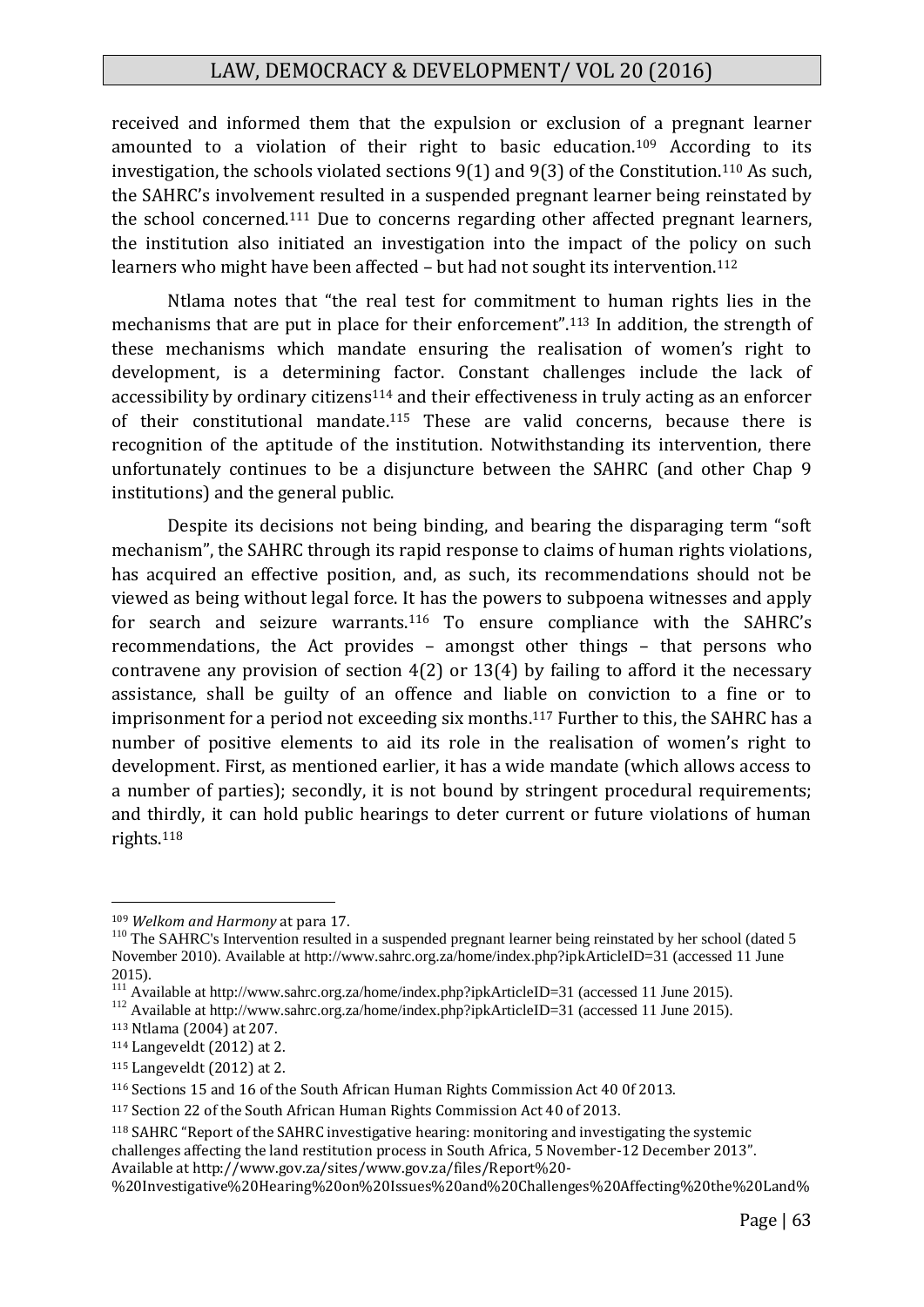## **3.2 The Commission for Gender Equality**

Gender equality is an internationally, regionally and nationally recognised undertaking. In the South African context, the country has gained international recognition for its relatively good performance in terms of measures on gender equality – by its ratification of a number of conventions and instruments primarily focused on gender issues.<sup>119</sup> Regionally, due to the adoption and implementation of gender based laws, policies and gender-specific institutions, it appears as though gender parity has been reached – to an extent. Selegbo and Ojakorotu consider that the institutional mechanisms to promote gender equality are well developed in South Africa.<sup>120</sup> The Constitution recognises gender, sex, and pregnancy as grounds for unfair discrimination.<sup>121</sup> The creation of the CGE captures the ideals of our society (as well as internationally and regionally) of being based on equality and dignity. As such, the CGE's directive is to "promote respect for gender equality and the protection, development and attainment of gender equality".<sup>122</sup> The mandate of the CGE is specifically to address the rights and needs of women. It works with other bodies such as the Public Protector, the Office on the Status of Women (OSW) which is located within the Presidency, the Joint Committee on Improvement of Quality of Life and Status of Women in Parliament, and the SAHRC.<sup>123</sup>

Chengadu writes that "women are the largest 'minority".<sup>124</sup> Despite representing 51 per cent of the population of the country, female representation in the public and private sphere is miniscule. Even in well-established professions there are claims that women experience gender bias and inequality.<sup>125</sup> The "firm belief that more needs to be done in order to ensure that there is acceleration in terms of gender balance", has been resoundingly stated throughout different spheres.<sup>126</sup> Unquestionably, South African women have contributed and continue to contribute to the transformation and

<sup>20</sup>Restitution%20Process%20in%20South%20Africa%20December%202013\_a.pdf (accessed 29 June 2015).

<sup>119</sup> These include the CEDAW; Declaration on the Elimination of Violence Against Women; the Discrimination (Employment and Occupation) Convention; and the Protocol.

<sup>120</sup> Selegbo MYP & Ojakorotu V "SADC Gender and Development Protocol: an evaluation of equality, empowerment and gender based violence in South Africa (2008-2012)" (2013) 11 (1) *Gender & Behaviour* 5175 at 5189.

<sup>121</sup> See section 9(3) and (4) of the Constitution.

<sup>&</sup>lt;sup>122</sup> See section 187(1) of the Constitution.

<sup>123</sup> Selegbo (2013) at 5189. In 2014, the Ministry for Women in the Presidency was established as a way of elevating women's issues and interests.

<sup>&</sup>lt;sup>124</sup> Chengadu S "Quota systems will not lead to genuine transformation for women" (2 March 2015). Available at http://www.bdlive.co.za/opinion/2015/03/04/quota-systems-will-not-lead-to-genuine-transformation-forwomen (accessed 7 June 2015).

<sup>125</sup> Sadie Y "Gender policy and legislation during the first 20 years of democracy" (2014) 36 (2) *Strategic Review for Southern Africa* 111. See also Rasool S "The role of the women's movement in putting women's issues, and violence against women, on the policy agenda in South Africa". Available at http://www.uj.ac.za/faculties/humanities/sociology/PublishingImages/Pages/Seminars/the%20role%2 0of%20womens%20movements%20in%20putting%20geneder%20issu *(*accessed 10 June 2016).

<sup>126</sup> CGE media statement "Commission for Gender Equality on redressing judicial gender injustice" (8 July 2015). Available at http://www.gov.za/speeches/nominations-4-women-justices-huge-step-redressingjudicial-gender-injustice-8-jul-2015-0000 (accessed 10 July 2015).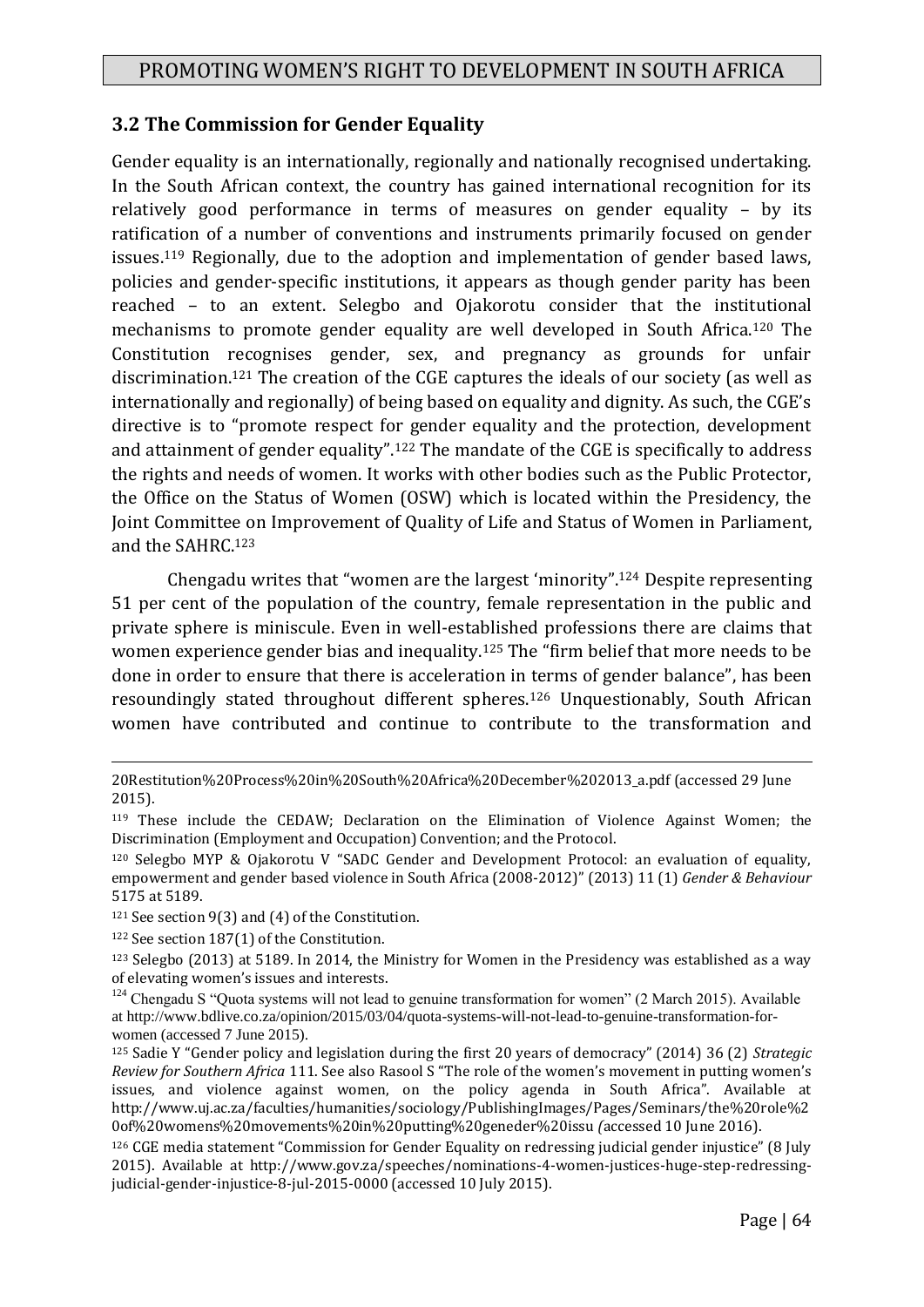development of the country. Notwithstanding the plethora of laws and institutions and the overall good performance of the CGE, just as with the SAHRC the implementation and enforcement of gender matters linger. Duplication of activities (especially between the CGE and SAHRC), lack of resources and inaccessibility by the public are growing apprehensions.<sup>127</sup> The increase in gender violence, high teenage pregnancy rates and lack of health facilities which have been identified in the Millennium Development Goal Report of 2013,<sup>128</sup> continue to be just some of the challenges faced by the CGE. The lacklustre approach of government in terms of addressing challenges faced by women and giving heed to the recommendations of the CGE, is also concerning. The recent spat over the Women Empowerment and Gender Equality Bill<sup>129</sup> and the subsequent announcement in May 2015 that the Bill had lapsed,<sup>130</sup> should raise apprehensions about the actual and perceived understanding of the plight of women in our society. Some of the concerns about the Bill were that it did not "recognise the multi-levels of discrimination based on race, class, gender identity and sexual orientation that women face, and how these intersect to create embedded disadvantage for women…".<sup>131</sup> Of concern was that the Bill was simply replicating/duplicating functions and provisions of existing legislation,<sup>132</sup> such as the Employment Equity Act<sup>133</sup> and the *Promotion of Equality and Prevention of Unfair Discrimination Act.*<sup>134</sup>

The advantage of this specialised institution is that it can assist in developing tailored policies and interventions in terms of addressing and giving prominence to the needs of women.<sup>135</sup> It also plays a vital role in influencing attitudes towards women in society.<sup>136</sup> Consequently, it has been prolific in creating awareness among relevant stakeholders about the plight of women. Constructing an understanding of the link between the realisation of women's human rights and the right to development, should innately be the focus of the CGE. At the public hearing on the aforementioned Bill, the CGE appreciated its ideals and its intended role in promoting the economic position of women in South Africa – but also submitted the institution's concern over the Bill's

<sup>127</sup> Kapindu RE "A comparative analysis of the constitutional frameworks of democracy building institutions in Malawi and South Africa" (2008) 2 (2) *MLJ* 226 at 229. Kapindu argues that the amalgamation of the CGE and the SAHRC may be appropriate.

<sup>128</sup> StatsSA "Millennium Development Goals – Country Report 2013" at 12. Available at http://www.statssa.gov.za/MDG/MDGR\_2013.pdf (accessed 16 July 2015).

<sup>129</sup> Published in GG 35637 of 29 August 2012.

<sup>130</sup> Hartley W "Parliament allows bill for 50% women staff to lapse" *Business Day Live* 14 May 2015. Available at http://www.bdlive.co.za/national/law/2015/05/14/parliament-allows-bill-for-50-womenstaff-to-lapse (accessed 17 June 2015).

<sup>131</sup> Open letter to the Minister for Women, Children and Persons with Disabilities, on the Women Empowerment and Gender Equality Bill 2013 97/27.3 *Agenda: empowering women for gender equity* at 151. Available at: http://www.tandfonline.com/loi/ragn20 (accessed 06 August 2016).

<sup>132</sup> Women Empowerment and Gender Equality Bill [B50-2013]: Public hearings with Minister (dated 29 January 2014). Available at https://pmg.org.za/committee-meeting/16819/ (accessed 10 July 2015). <sup>133</sup> Act 55 of 1998.

<sup>134</sup> Act 4 of 2000.

<sup>135</sup> Hicks J & Masefako S "A gendered review of South Africa's implementation of the Millennium Development Goals" (2011) 12 (4) *ESR Review* 13 at 14.

<sup>136</sup> Mubangizi JC "The role of national human rights institutions in the promotion and protection of human rights in Uganda and South Africa: a comparative evaluation" (2006) *Obiter* 454 at 460.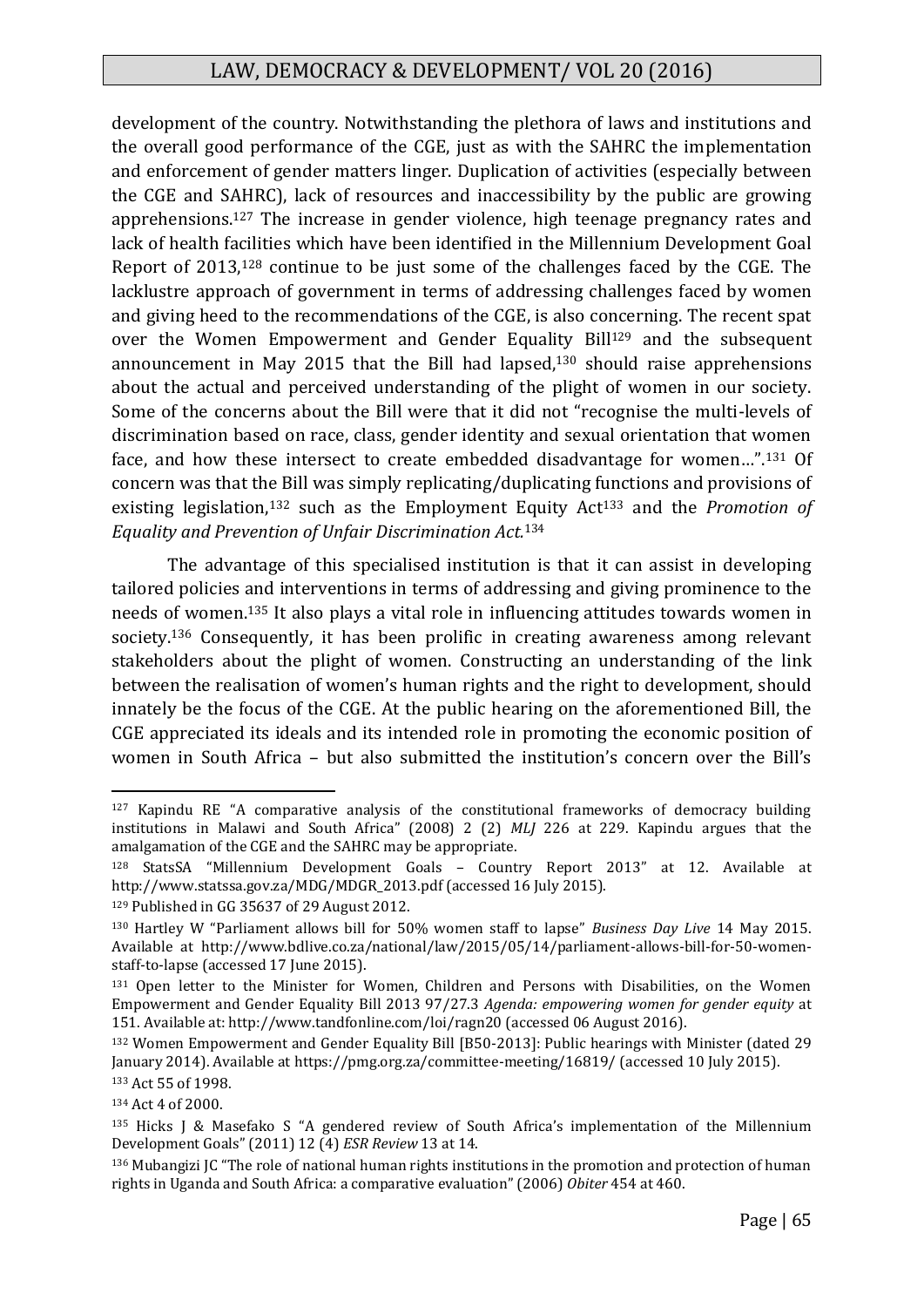shortcomings which would have impacted on the functioning of the CGE. This institution, in its gender analysis of the progress made by South Africa with regard to its Millennium Development Goal commitment, reiterated the stance that women's empowerment and gender equality are key ingredients for sustainable development.<sup>137</sup>

The CGE has a difficult but not impossible task of developing respect for women's right to equality (specifically) – and in so doing ensuring the realisation of their right to development. The recent investigation into the awards of bursaries to young women by the uThukela District Municipality in KwaZulu-Natal on condition that they remain virgins until the completion of their education, attests to the boldness of the institution in dealing with issues of gender equality and the use of its constitutional strength to overcome challenges that it may be faced with in the process. The CGE established that the scheme is unfair and unconstitutional because it is putting a greater burden on young women than young men and entrenches a systemic discrimination that reinforces a harmful stereotype that is totally unrelated to the academic potential of the maidens and the substantive translation of the right to education into reality which is interdependent with women's right to development.<sup>138</sup> The bone of contention in this investigation was not an attack on the cultural practice of virginity testing as the proponents of the custom including the Municipality seemed to suggest. They misplaced the major issue which was of great concern, namely, that the criteria that were used to access bursaries based on the sexuality of women propagated patriarchy and inequality which directly affect women's right to development.<sup>139</sup> Without any further background to the investigation, it is worth noting that the CGE further recommended that the municipal officials be sent for gender sensitive training. Sadly, the Municipality took the recommendations with a pinch of salt, and as reported, it intends to go all the way, even to the Constitutional Court, for a judicial review of the Report. In this endeavour, it is supported by another Chap 9 institution: the Commission for the Promotion and Protection of the Rights of Cultural, Religious and Linguistic Communities (Cultural Commission)<sup>140</sup> which is also determined to protect by all means the right to "culture" which it views as being eroded by the CGE. The two institutions (the Municipality and the Cultural Commission) are clouded by an attitude that show the lack of understanding of their fundamental roles and undermine the constitutional strength of the CGE. They fail to understand the fine distinction that exists between the promotion of the rights and the measures that need to be adopted to facilitate such endeavour. This becomes of great concern, especially for the spheres of government (for examples, Municipality) that are at the helm to ensure the provision of opportunities to women who continue to be subject to discrimination and inequalities despite the progress made to date. The Cultural Commission is also misconceiving its mandate by failing to

<sup>137</sup> Hicks & Masefako (2011) at 15.

<sup>138</sup> Charter L "Bursaries for virgins scheme sees municipal officials sent for gender equality training" 20 June 2016. Available at http://www.dispatchlive.co.za/bursaries-for-virgins-scheme-sees-municipalofficials-sent-for-gender-equality-training/ (accessed 23 June 2016).

<sup>139</sup> Merten M "Virginity testing: Gender Equality Commission bans 'maiden bursaries". Available at http://www.dailymaverick.co.za/article/2016-06-16-virginity-testing-gender-equality-commissionbans-maiden-bursaries/#.V3Av0fl97IU (accessed 25 June 2016).

<sup>140</sup> See s181(1)(c) with its functions embedded in 185, of the Constitution.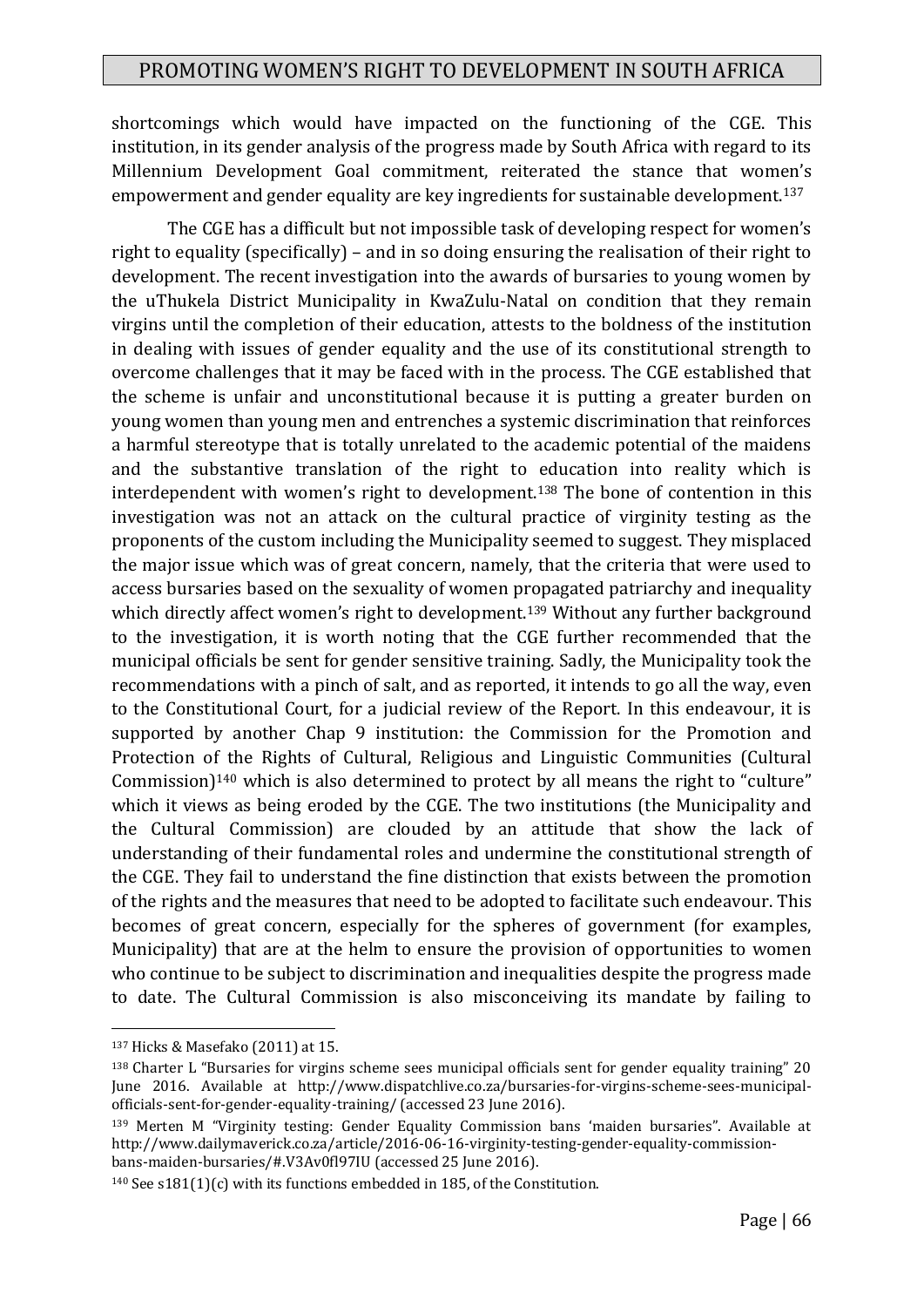examine closely the fine print of the Report which is derived from the criteria that are used in order to qualify for a bursary.

Thus, it remains to be seen whether the Report will be finally taken on judicial review<sup>141</sup> but this attitude delays progress in addressing issues, like gender equality (basic human right), and ultimately impedes women's right to development.

## **4 CONCLUSION**

This article has demonstrated that despite the rhetoric surrounding the exact nature, or the contours and concerns about the relevance, of the right to development within the human rights framework, most writers tend to agree that the right does indeed exist, that there is a link between human rights and development, and that the right to development ultimately can contribute immensely to the realisation of human rights. Internationally and regionally, there is the argument that this right has secured its position within the human rights framework. Regionally, the Chap 9 institutions are important for achieving the objectives of the Protocol and other relevant regional instruments in respect of women's development. However, this article disagrees with the argument that the right to development will lessen the focus on existing human rights.

Key to the realisation and promotion of the rights in the Bill of Rights in the South African context, is the implementation of the right to development. In fact, the right to development will cement the comprehension that the fulfilment of human rights will lead to the development of women, in particular. The SAHRC and the CGE are pivotal and adequate vessels for ensuring that this task is achieved. These bodies were not intended to exercise the same power as the government, but have strong investigative, promotional and monitoring powers – as observed *Bhe* and *Welkom* and *Harmony.*

Extensive research by these institutions, particularly of the indirect infusion of the right to development into other rights because this is not explicit in the Constitution, has to be undertaken. Such research will enable the transmission of national information to the grassroots level to create awareness about women's rights, and that will generate the level of confidence to combat their vulnerability. The forging of relations with various stakeholders, such as, national and local departments and community based organisations by means of the establishment and implementation of short and long term goals will be key to ensuring the effective translation of these institution's constitutional powers into substantive reality, by addressing the various barriers to women's right to development. A concise programme of action and collaboration by these institutions and all relevant stakeholders to identify priority areas, such as, girls' education or lack thereof and social conditions in rural areas (especially) that curtail women's development which are key indicators of development, is important.

<sup>141</sup> Chartel (2016).